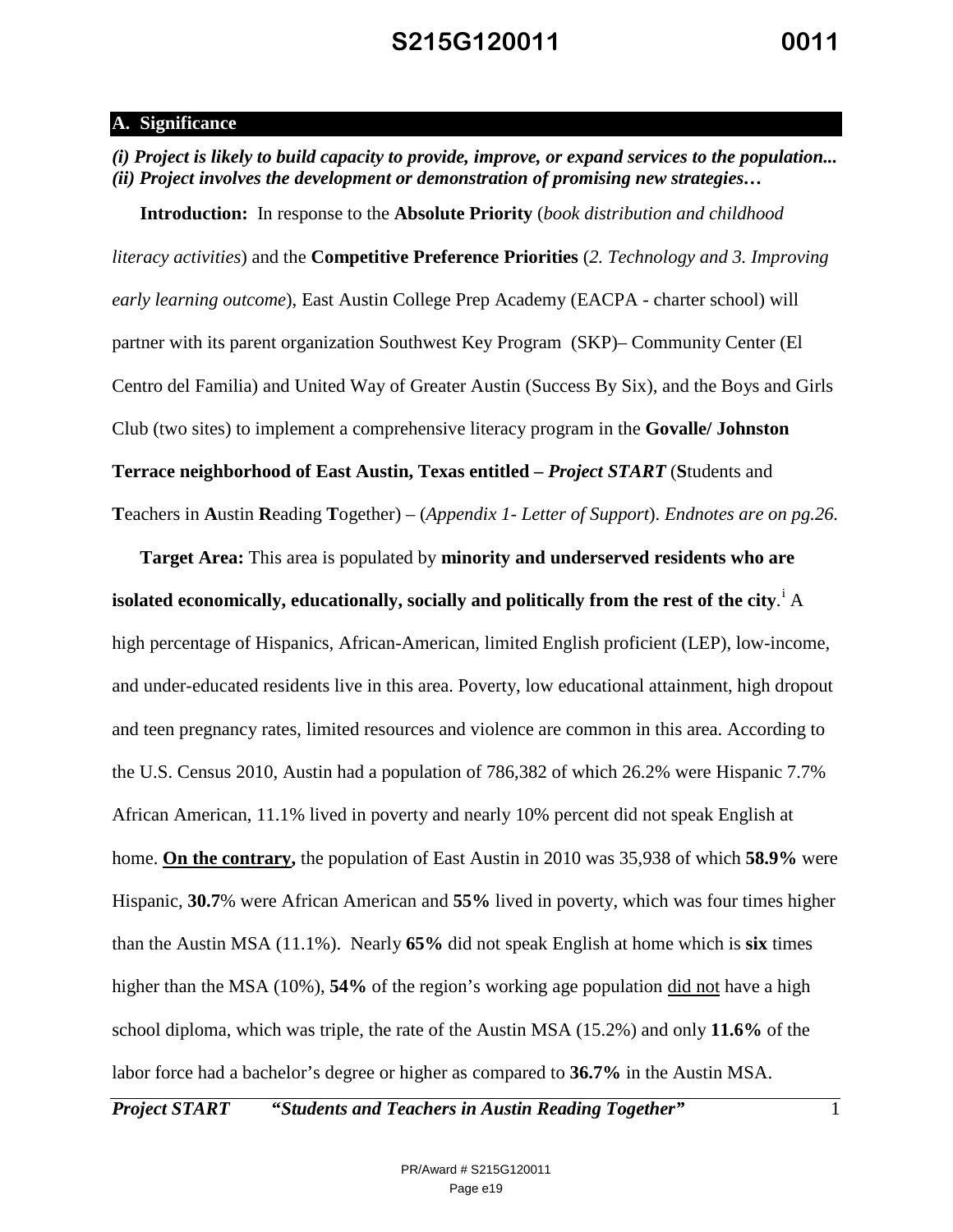**Schools**: Of the 120 Austin ISD schools, 3 high schools, 4 middle schools, and 17 elementary schools serve the residents in East Austin. These schools serve a total of 13,489 students, of which 9,191 are Hispanic, 3,581 are African American, 11,841 are low-income and 5,258 are LEP. Of the three high schools (East Memorial, LBJ, and Reagan), two have been rated "academically unacceptable" over a four year period.<sup>ii</sup> Similarly, data from the middle schools shows students have not been receiving rigorous academic preparation necessary to be successful, particularly in reading. iii The Texas Assessment Knowledge Skills (TAKS) scores (soon to be STAAR) of students in these schools were well below the state average in all subjects tested. The TAKS scores (core subjects) for the three high schools demonstrated significant under-achievement of **57%** when compared to the state at **76%.** The four middle schools had a low TAKS score (all subjects) of **53.3%** when compared to the state at **76%.**iv Evidently, **major achievement gaps** exist between the local schools and the overall state rating.

**Lead Agency:** EACPA is a certified Charter School, designated as a local education agency by the Texas Education Agency (TEA) in 2008. Currently, EACPA is in its 3rd year and has two school's serving 800 students in  $4<sup>th</sup> - 9<sup>th</sup>$  grade, among which 80% of the students are Hispanic, 8% African American and 90% are low-income. In Year two,  $10^{th} - 12^{th}$  grade will be added and 300 new high-school students will be enrolled for a total of 1,000 students thereafter. Based on a 2011 analysis conducted by the principal, EACPA's library **"Learning Center"** consists of a 1,100 sq. ft. room, two outdated computers, limited internet access, no visual or audio devices, and outdated donated books that are far from relevant to today's  $21<sup>st</sup>$  century learning needs. The printed materials are not high-interest topics and the non-existence of electronic materials deters students and parents from engaging in literacy /library activities. In fact, as per Texas Library Standards, the school rated "Unacceptable" for age of collection of books and number of items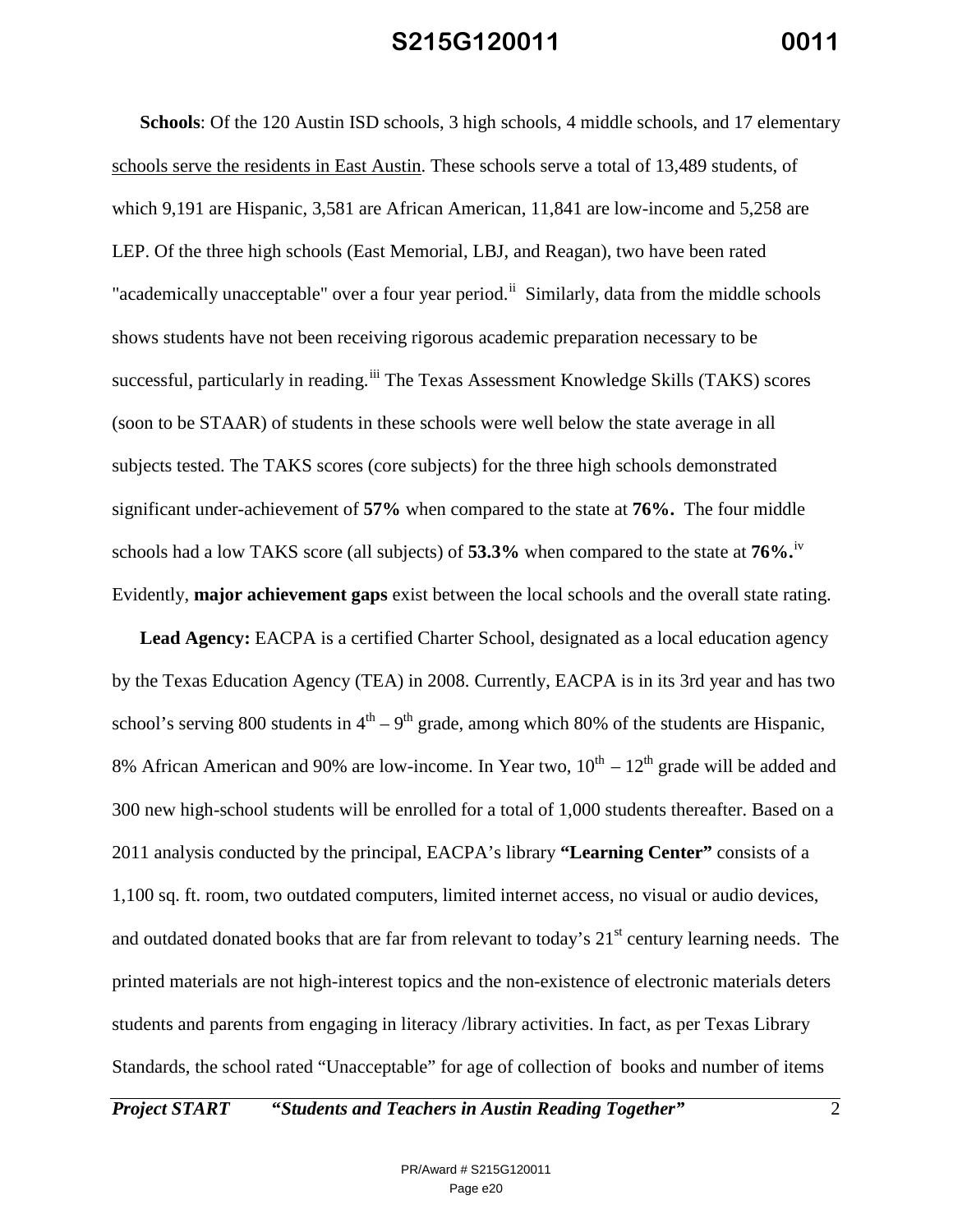per pupil (**9,000** items or 16 per student, 3000 sq. ft. and age of books no less than 15 years).<sup>v</sup>

**Lack of Adult Support**: The lack of English proficiency, education, and technology impedes the creation of a literacy-rich environment at school and home, hence making it difficult for students to gain motivation in reading. The lack of knowledge and not understating the important factors reading plays in the intellectual development of the mind, inhibits parents from modeling good reading habits which in turn results in low-academic performance of students.

**Solution:** To address the above situation, EACPA engaged the existing East Austin Children's Promise – Advisory Council, its partners, as well as parents, EACPA teachers, administrators, and staff during the past year to develop a high-quality plan that includes book distribution, pre- literacy activities, and literacy activities. In response to Absolute Priority, *Project START* is based on **Carnegie Corporation of New York and the Alliance for Excellent Education research and report entitled** *, Reading Next: A Vision for Action and Research in Middle and High School Literacy report, in Ocotber2004 and several other scientifically-valid research studies (as included in the Endnotes section).* Using the report, EACPA and its partners came up with the following scientifically valid research-based guidelines that have proven to be successful in oral, pre-literacy and literacy development programs implemented in various parts of the country: **1)** All of the domains of a child's development - physical, social-emotional, cognitive, language and literacy - are interrelated and interdependent;<sup>vi</sup> 2) Early learning experiences support literacy development in young children;<sup>vii</sup> 3) Scientifically research-based instructional approaches fostering communication skills, including oral and written language promote access, opportunity, and academic achievement; viii 4) Purposeful, direct, explicit, systematic instruction is valuable for continuous literacy achievement;<sup>ix</sup> 5) Student learning and motivation are enhanced by connection to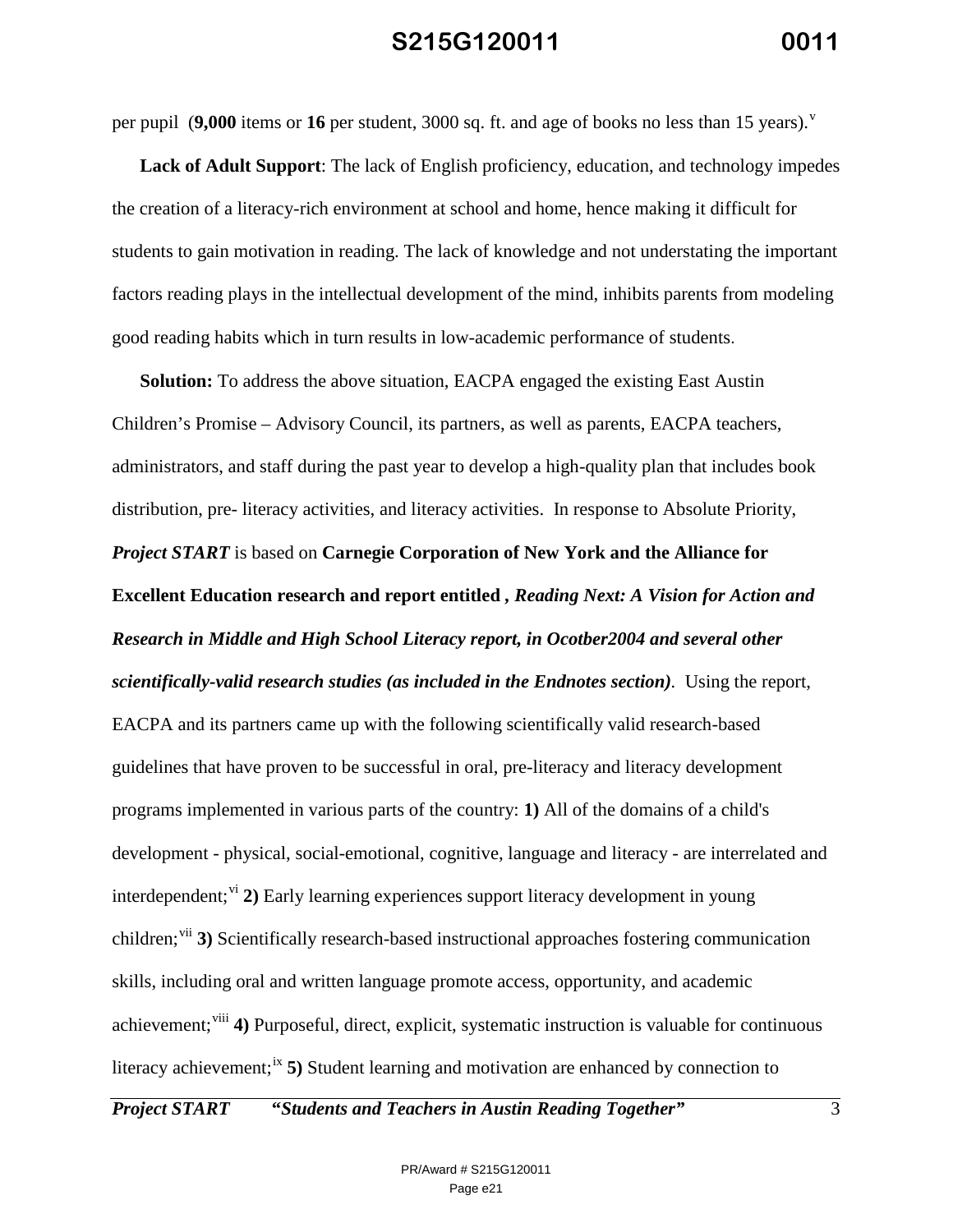cultural experience and personal relevance;<sup>x</sup> 6) Valid and reliable student literacy achievement data assists in alignment of literacy activities across age- and grade levels;<sup>xi</sup> 7) Collaboration among education professionals, family, and community is essential to improved student literacy achievement;<sup>xii</sup> and 8) Students performing below level in literacy will benefit from instructional interventions that are needs based, intensive and of sufficient duration to accelerate learning implemented within a RTI model.<sup>xiii</sup> *Project START* will also increase the literacy, education, and technology resources in the target area by providing access to and use of high-quality print and electronic media literacy/library materials to help educators, students and parents acquire the linguistic, social and technological skills needed for success in the digital age.  $\frac{x^2}{x^3}$  Through enhanced classroom and library hours before, after-school, weekends, and summer, *Project START* will engage parents to actively participate in their children's education.<sup>xvi</sup> Additionally, professional development of educators and staff will be an integral part of *Project START (Appendix 2 – List of job-embedded Professional Development)*.

**B. Quality of project design**

*(i) Goals, objectives, and outcomes of the project are clearly specified and measurable... Project START* will serve **800 students** in  $4^{\text{th}}$  **-**  $9^{\text{th}}$  **grade** at EACPA, 75 community youth **in 1st – 12th grade** participating at the two Boys and Girls Club sites in the neighborhood, **125 children from birth to 6 years** through the United Way of Greater Austin **–** Success By Six Program, and **75 youth ages 4 - 20** at Southwest Key Program's El Centro del Familia. Over **540 parents** will also be engaged in literacy services at all five sites. In total, **1,615** underrepresented, low-income, minority, at-risk youth and adults will be served annually.

Goal 1: Create an educational culture that enhances learning and academic performance of all students, particularly underserved minority, Limited Language Proficient (LEP), low-income,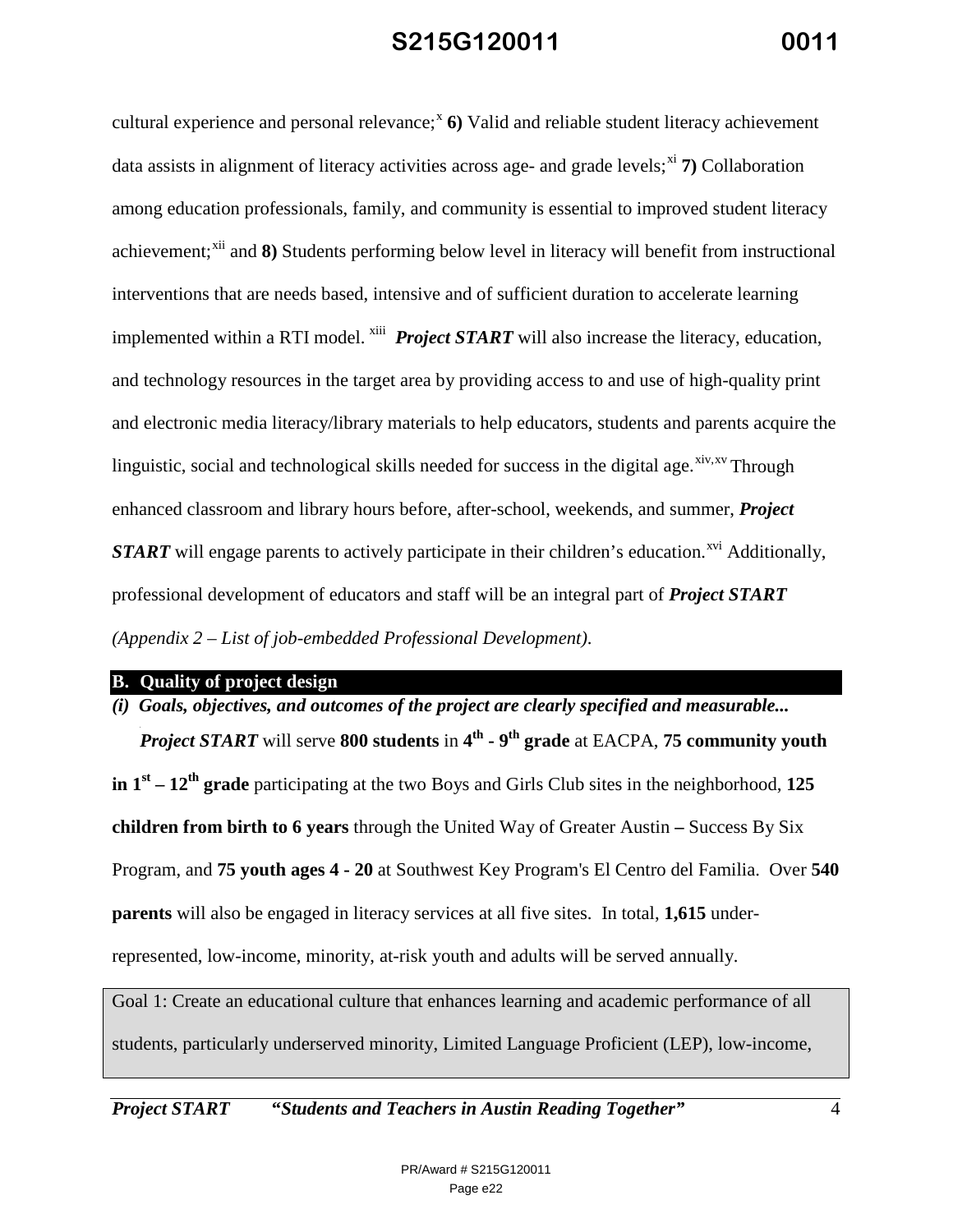low-performing and special education students so they excel academically.

**Objective 1.1: Increase oral language and pre-literacy skills of participating preschool children (Absolute Priority and Competitive Priority 3).**

Outcome 1: **75%** of 0 to 3 year old children participating in the project will achieve significant

gains in oral language skills by the end project period, as measured by pre and post assessment.

Outcome 2: **80%** of 4 year old participating children will achieve significant gains in oral

language skills by the end project period, as measured by pre and post assessment **(GPRA 1).**

Outcome 3: **70%** of participating 5 year old children will be prepared to enter kindergarten on or

above grade level by the end project period, as measured by school entrance assessment.

**Objective 1.2 Increase the performance of participating students in**  $K - 2<sup>nd</sup>$  **grade on early reading assessments (Absolute Priority and Competitive Priority 3)**

Outcome 1: **80%** of participating students in grades  $K - 2<sup>nd</sup>$  will be reading at grade level or

higher, as measured annually by pre and post assessment. \*Baseline collected upon award.

Outcome 2: **50%** of participating students, parents will be actively engaged in their child's

reading, literacy and learning habits, annually, as measured by self-reporting evaluations.

**Objective 3: Increase percentage of participating students who meet or exceed proficiency on the State English Language Arts assessment in grades 3rd – 12th (Absolute Priority)**

Outcome 1: **80%** of participating students in grade 3 will meet or exceed proficiency on the state

standard test in reading or language, as measured annually by STAAR test **(GPRA 2).**

Outcome 2: **78%** of participating students in grades  $4 - 7$  will meet or exceed proficiency on the state standard test in reading or language, as measured annually by STAAR test.

Outcome 3**: 76%** of participating students in grade 8 will meet or exceed proficiency on the state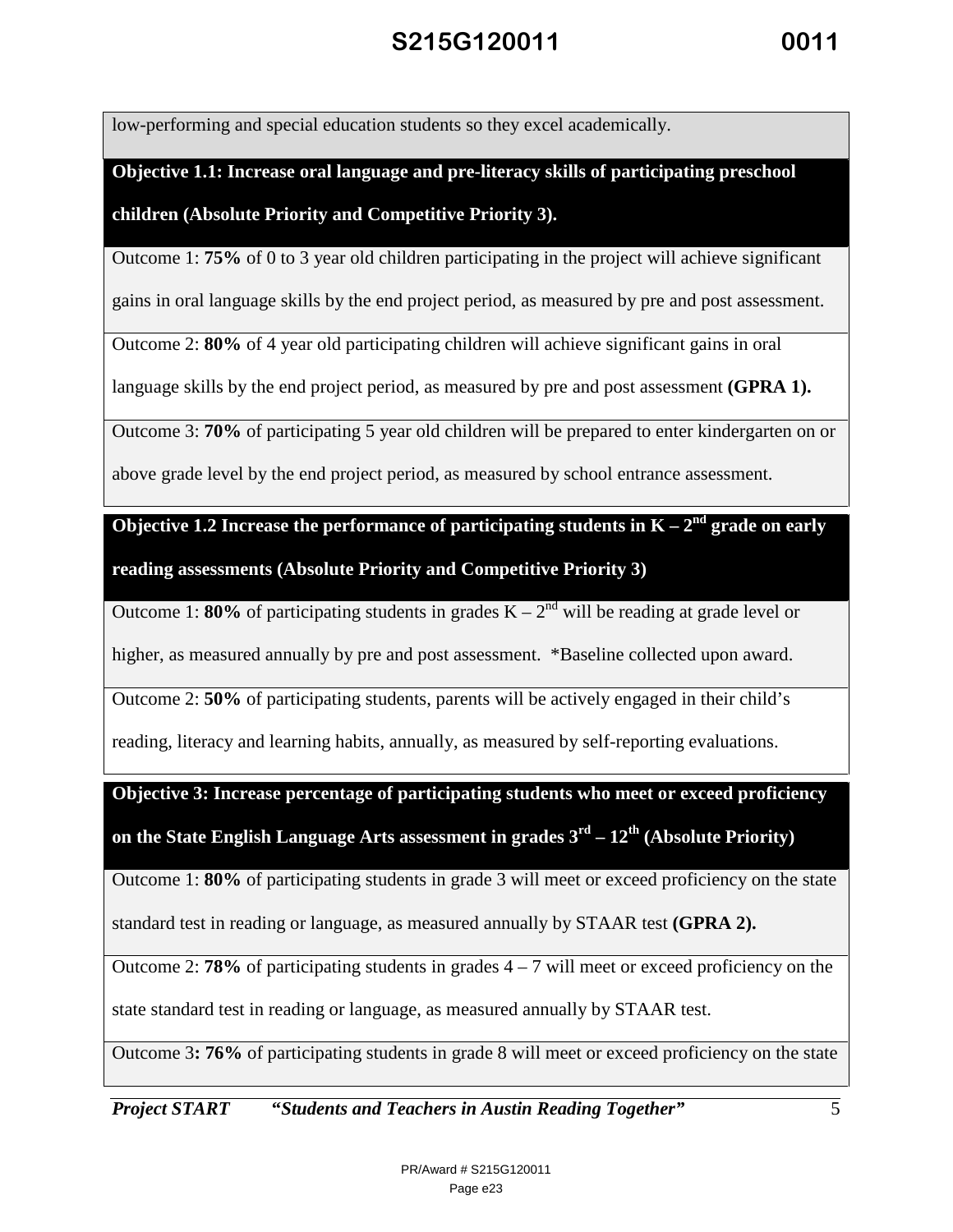standard test in reading or language, as measured annually by STAAR test **(GPRA 3).**

Outcome 4: **75%** of participating students in grades 9 – 12 will meet or exceed proficiency on the state standard test in reading or language, as measured annually by STAAR test **(GPRA 4).**

#### **Objective 4: Increase use of technology enabled instruction, assessment, and decision**

**making for effective implementation (Competitive Priority 2)**

Outcome 1: Each Year, **100%** of teachers and librarians will participate in pedagogical

instructional strategy training to build literacy skills of students', as measured by STAAR.

Outcome 2: Each year, **80%** of teachers receiving professional development in reading strategies

(pedagogy) will show improvement in teaching, as measured by observation rubric.

Outcome 3: Each year, **65%** of participating parents will engage in literacy, college awareness

and financial literacy training to increase support of their child's academic performance and

knowledge of post-secondary requirements, as measured by annually surveys.

Goal 2: Improve reading skills and academic achievement of all children, students and adults,

particularly minority, low-income, low-performing and special education populations through

access to high-quality print and electronic literacy activities and library materials

**Objective 2.1: Provide access to up-to-date high-quality print and electronic media** 

**materials for educators, students and their parents (Competitive Priority 2).**

Outcome 1: **800** students/youth will have access and utilize print/electronic media materials by

the end of year one, as measured by roster and self-reporting evaluations.

Outcome 2: **540** parents/adults will have access and utilize print/electronic media materials by

the end year one, as measure annually by roster and self-reporting evaluations.

**Objective 2.2: Acquire current Web. 2.0 technology/ equipment to build critical thinking,**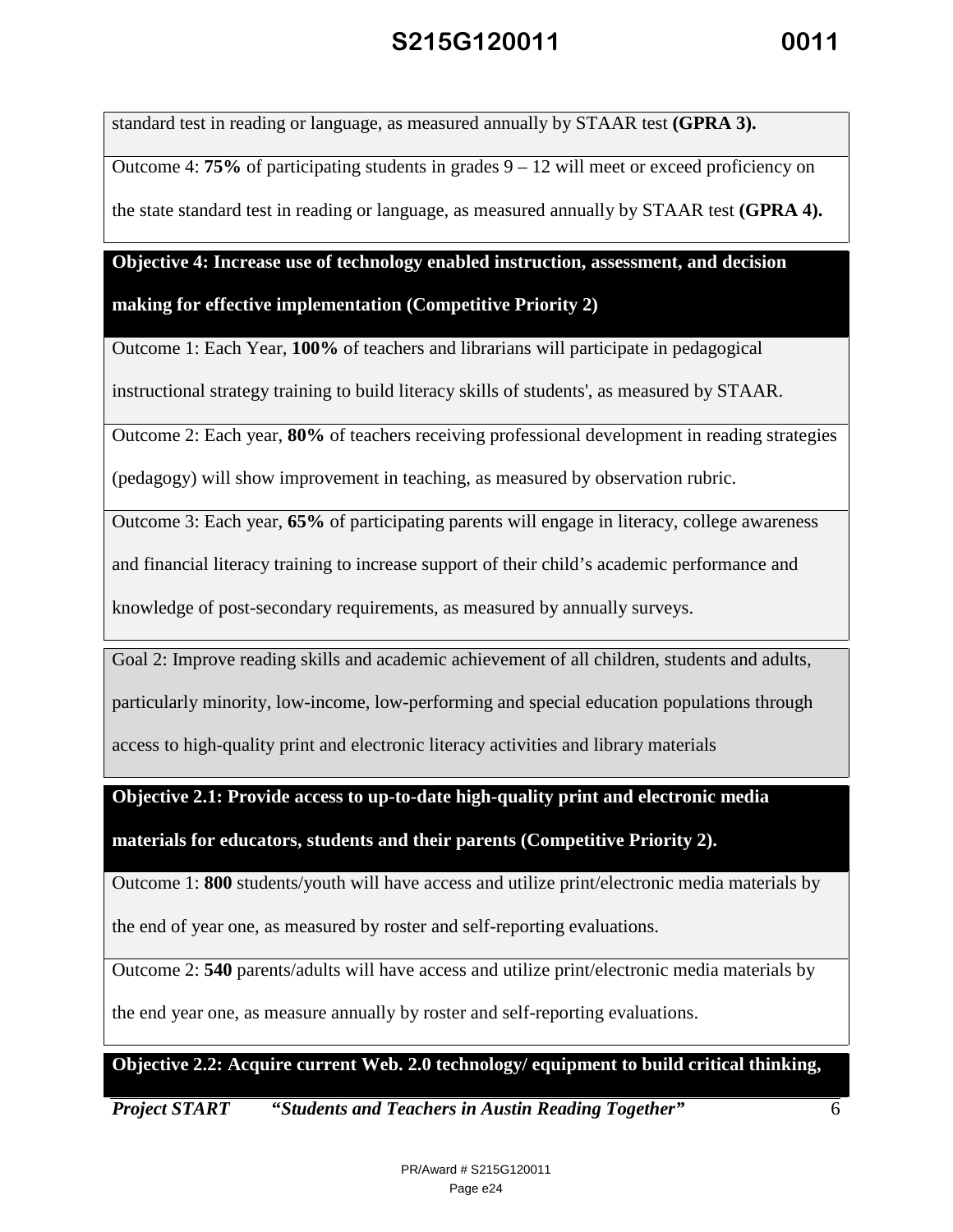#### **reading, and learning skills of participants (Absolute Priority and Competitive Priority 2).**

Outcome 1: **3,000** printed materials of interest will be purchased and disseminate and used by the end of  $1<sup>st</sup>$  semester, as measured by roster and self-reporting evaluations.

Outcome 2: **90%** of participants will engage in literacy activities through electronic learning by the end of the project period, as measured by roster and self-reporting evaluations.

**Objective 2.3: Enhance access to quality print and electronic materials before and after** 

**school, weekends, and summer to provide students (AP and CP 2 and 3).**

Outcome 1: **80%** of target population will engage in project activities during non-traditional hours (before and after school, weekends, summer, etc.), based on rosters and self-evaluations.

*(ii) Project coordinated with similar community, State, and Federal resources…*

*Project START* **"***Students and Teachers in Austin Reading Together"* 7 The Boys and Girls Club, United Way of Greater Austin (Success by Six), and Southwest Key Programs (SKP) have been selected as partners for their ongoing support, collaboration, organizational foundation, resources, expertise, knowledge, skills, experience and leadership in delivering literacy programs. Each partner will have a unique role in supporting and delivering literacy activities, academic strategies while integrating technology in programming when appropriate before, during and after-school including evenings, weekends, and summer. The Boys and Girls Club has several pre-literacy and literacy programs (such as, SPARK Early, Cultural Literacy Project, Family Reading Night, JETS Reading Program, etc.) to sharpen reading skills of academically challenged children, while cultivating an excitement for reading and learning. Success By Six is a national United Way strategy in more than 350 cities across the country - all focused on improving early literacy and school readiness. SKP provides transformative education, innovative safe shelters, and alternatives to incarceration for over 6,000 youth each day in six states, while creating opportunities for their families to become self-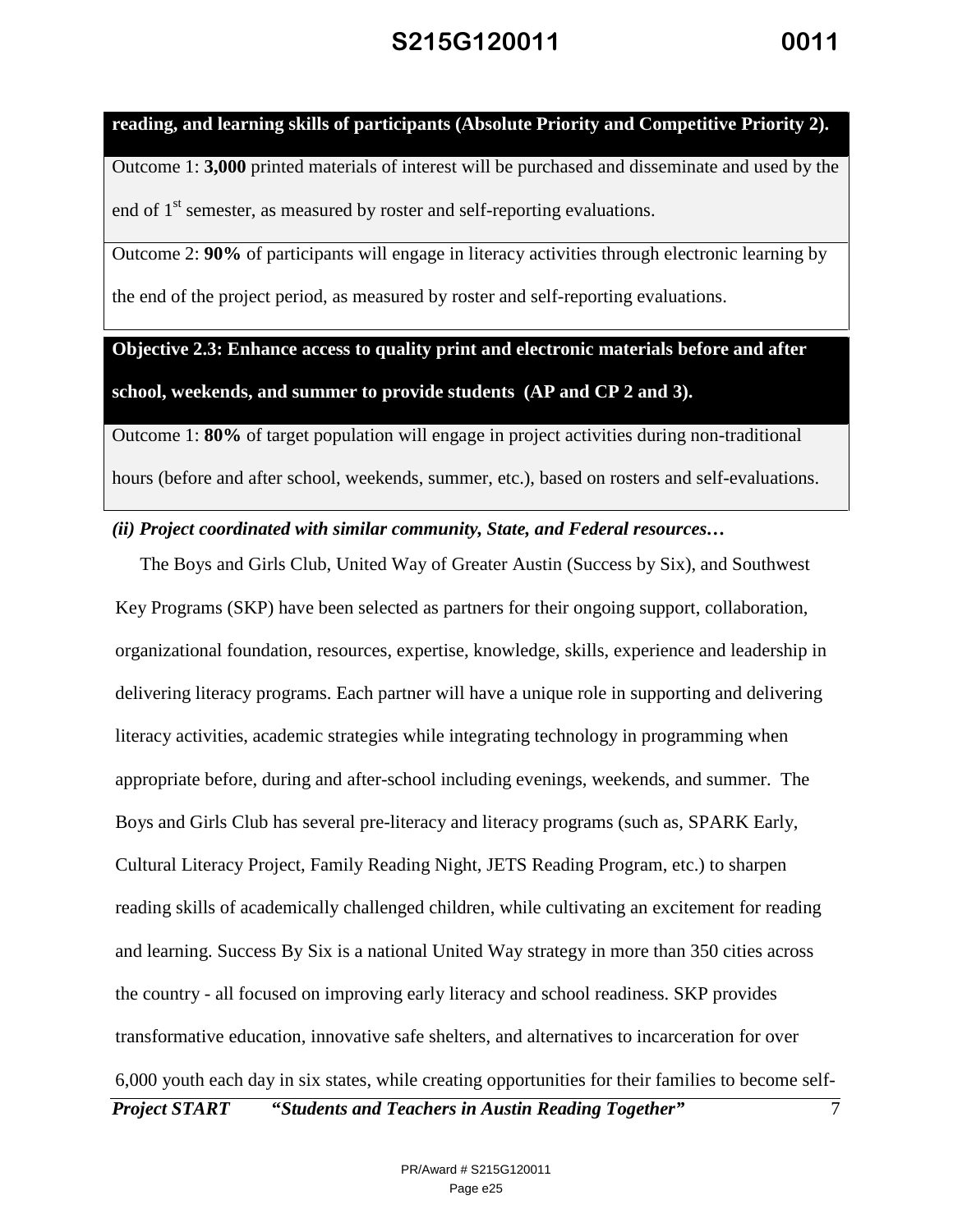sufficient. In order to increase the civic, social, education and employability skills for East Austin residents, SKP completed construction of the \$8 million 30,000 square-foot state-of-theart  $21<sup>st</sup>$  century community facility (El Centro del Familia) in the target neighborhood in 2007. This facility is currently home to **EACPA**, Boys & Girls Club, GED and ESL classes, and the AMD (Advanced Micro Devices) – Community Technology Center. *Project START* will be integrated as a major component of this facility. This configuration will not only maximize resources and services provided through the project, but will allow *Project START* to access a variety of partner organizations currently coordinating services at the El Centro de Familia. These programs, services, and curricular approaches in collaboration with the charter school curriculum will further enhance the intensity and content of literacy activities as described later.

*(iii) Project is part of a comprehensive effort to improve teaching and learning and support… Project START* **is part of a larger initiative entitled the East Austin Children's Promise** 

**(EACP). EACP** is an ambitious neighborhood revitalization and community development effort to improve the East Austin community, through several education, social, employment, health, and well-being programs. In fact, EACPA was recently successful in receiving a Full Service Community Schools grant and Carol M. White Physical Education grant from the U.S. Department of Education (USDOE). *Project START* will be integrated with these two schoolbased academic, educational, social, mental health, physical and well-being programs.

*Project START* will also be aligned with the State of Texas Assessment of Academic Readiness (STAAR) system with the newly adopted reading and writing standards (2011) and statewide professional development for the English Language Arts (ELA) End-of-Course (EOC) assessments. It will also be integrated, supported and implemented with the current initiatives of Region XIII Education Service Center (ESC XIII) research, pre-service literacy education and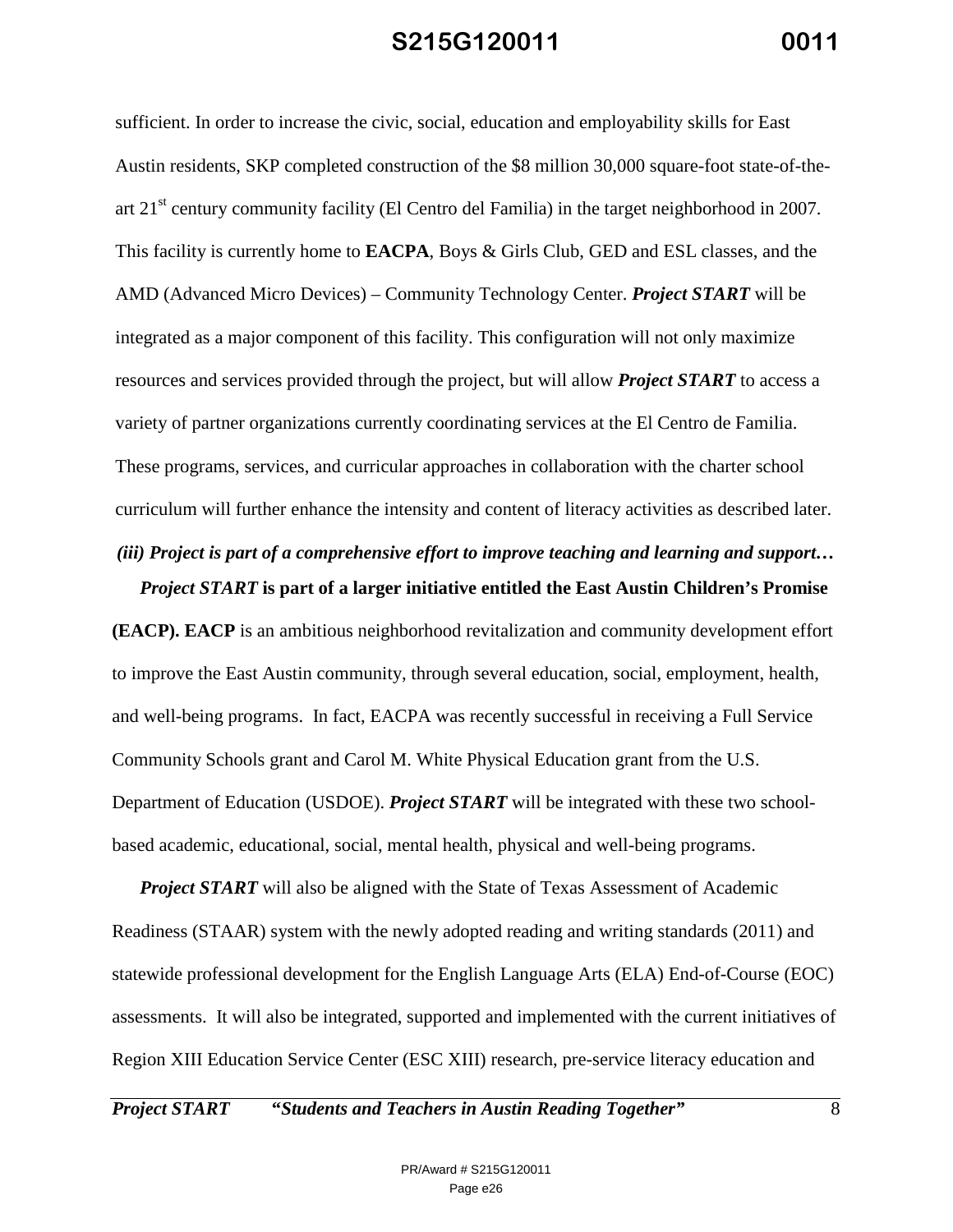professional development. Additionally, to further disseminate resources and research, *Project START* will utilize the statewide (TEA) online web 2.0 platform, *Project Share*, as well as its own project website through which professional development resources will be shared.

#### (*iv) Performance feedback and continuous improvement are integral part of the project…*

The project director will conduct weekly staff meetings and use its existing *MIS system* for participant feedback and continuous improvement measures. Utilizing the Continuous Improvement Management (CIM) Process Model developed by USDOE *(Appendix 3 – See CIM Model)*, the director (with assistance from the independent evaluator) will: 1) work with the Literacy Steering Committee (described later) on a monthly basis to solicit feedback, ideas, and input into program operation and evaluation; 2) assess student, staff, parent, and faculty satisfaction every quarter through focus groups, personal interviews, and surveys; 3) monitor disciplinary and academic performance of students every quarter to assess effectiveness of services; 4) strive to continuously improve the project through on-going measurement of proposed objectives and outcomes every month; and 5) Review ongoing evaluation data.

#### **C. Quality of the project services**

#### *(i) Strategies provide equal access and treatment for eligible project participants....*

Through policy, EACPA ensures that members of groups that have traditionally been underrepresented based on race, color, national origin, gender, age, or disability will have equal access and treatment in any activity of the organization. Therefore, in addition to serving all participants with equal access and rigor, EACPA and its partners will give special attention to recruiting and providing equal access and treatment to LEP, economically disadvantaged students, children with disabilities, and students with other risk factors associated with lower achievement. Multiple strategies will be used to ensure equal access and treatment for eligible project participants: 1) All students in the targeted cohort will be given priority to enhance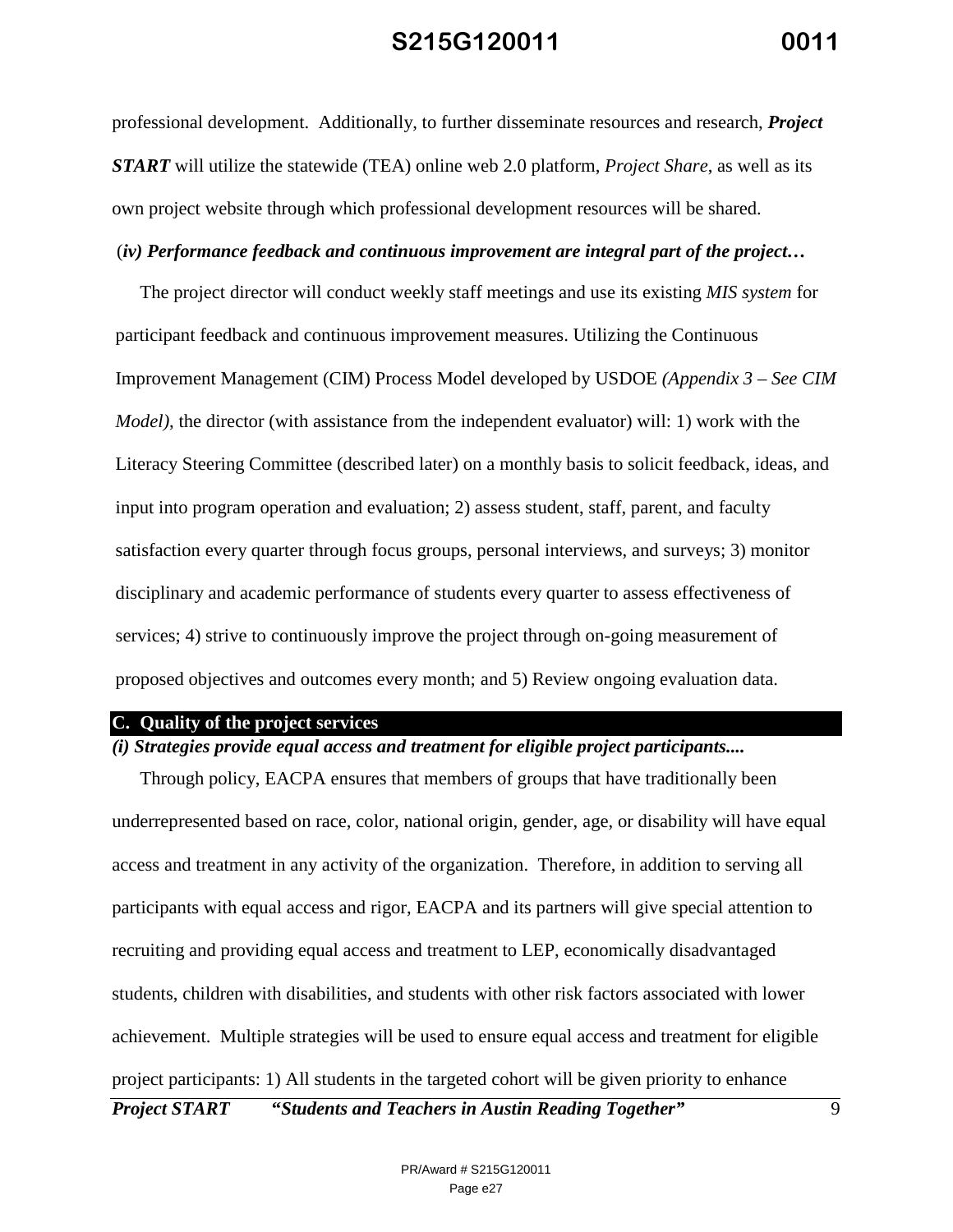academic performance; 2) All participating students will receive supportive services to include tutoring, mentoring, academic camps and online supports for completion of their coursework; 3) Reading intervention services will target every student for reading success without exclusionary practices; 4) An Advisory Curriculum will target underrepresented children, youth, and parents, and include academic and career counseling, leadership, character education, higher education requirements, and course selection; 5) Teachers, the Literacy Coach, Curriculum Facilitator, tutors and partners will be trained to work with diverse populations (younger and older) and will use appropriate modifications in instructional strategies and literacy curricula; 6) A Literacy Steering Committee (LSC) will meet regularly to examine policies and programs toward ensuring literacy development including early learning for all students; and 7) The Project Director, evaluator, partners, project staff and LSC will meet monthly to assess student progress, and responsiveness to the needs of diverse learners. Also, all buildings of EACPA are accessible to individuals with disabilities. Arrangements are made for all students with special needs. In hiring personnel, EACPA will also ensure all persons regardless of gender, race, national origin, color, disability, or age will have equal access to all employment and program services.

#### *(ii) The extent to which the services to be provided are appropriate to the needs ... (iii) The extent to which training to be provided are of sufficient quality and intensity ....*

*Project START* **"***Students and Teachers in Austin Reading Together"* 10 In addition to being based on the Carnegie Corporation of New York and the Alliance for Excellent Education research and report entitled *, Reading Next: A Vision for Action and Research in Middle and High School Literacy report, in Ocotber2004, Project START* will ensure that all children gain the essential five components for reading as outlined in the Report of the National Reading Panel and Teaching Children to Read (2000): **phonemic awareness, phonics, fluency, vocabulary, and reading comprehension**. xvii Consistent with the **Absolute Priority**, the report states that: 1) Oral language development begins in infancy; 2) Access to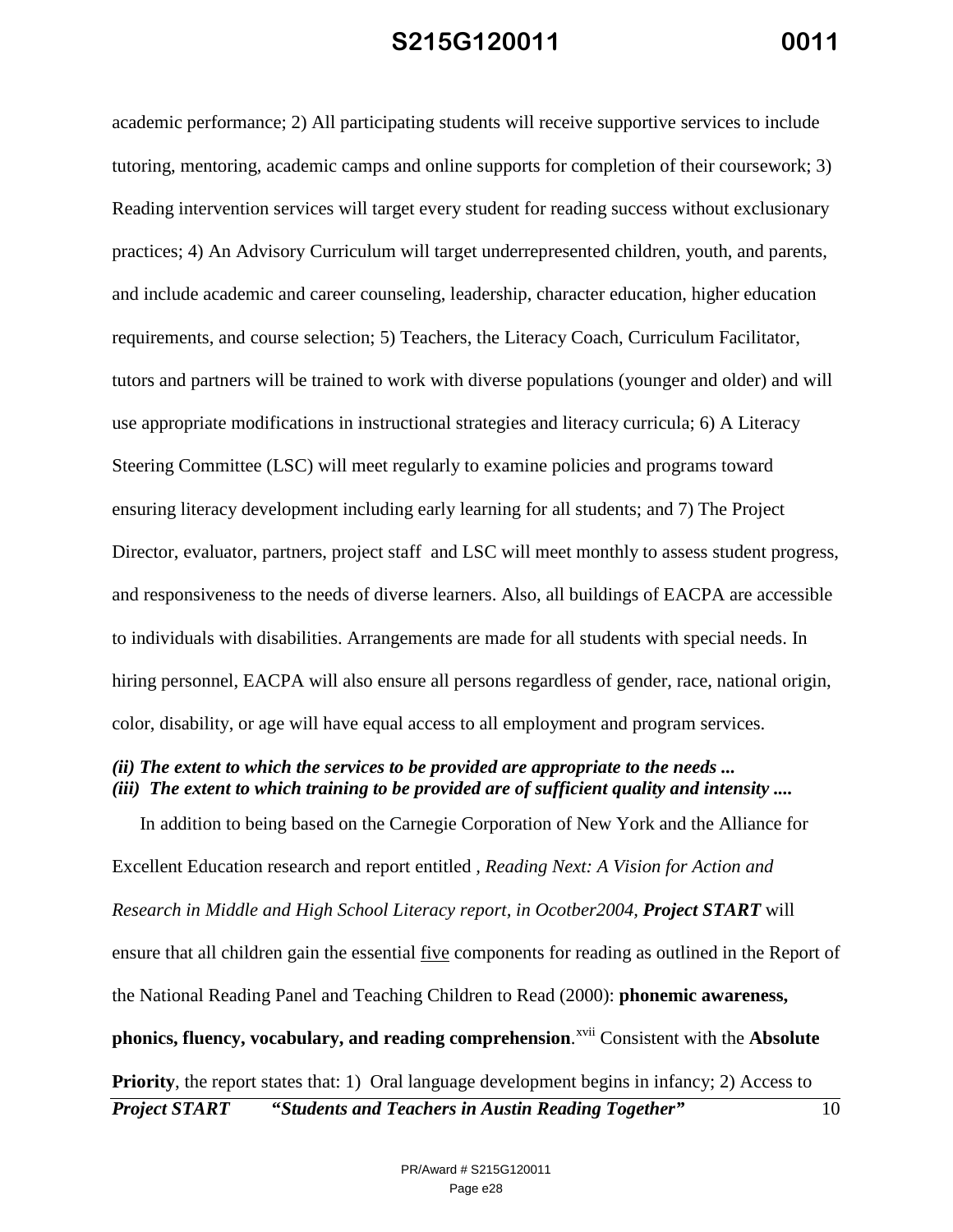quality print and electronic literacy materials before and after school, weekends, and summer provides a foundation for enhanced motivation to read among students and parents; 3) Dual language learners benefit from explicit instructional techniques that work to include them in classroom social interactions and recognize the value of their home language; 4) Explicit, systematic instruction in five critical components of reading, phonemic awareness, phonics, fluency, vocabulary, and comprehension has been shown to prevent reading difficulties that require intervention, including special education; 5) Explicit instruction in phonemic awareness and phonics enables students to master the alphabetic principle and effectively apply their knowledge of letters and sounds to read text; 6) Explicit fluency instruction helps provide a bridge between word recognition and comprehension; and 7) Both direct instruction and indirect development of the structure of language and vocabulary, coupled with opportunities for exposure and learning in a variety of contexts, are an integral factor in literacy development. Based on the above research-based rationale, the following activities will be implemented:

**Pre-K and Kindergarten children:** In order to develop oral language and phonics among children between 0-5 years of age, EACPA, in partnership with Boys and Girls Club and United Way will implement curriculum (such as SPARK and Success By Six) that includes listening comprehension, verbal expression, and vocabulary development. Key components of pre-literacy programs will include emphasis on oral language, phonics, alphabetic code, and print knowledge and use. Activities (undertaken by SKP, United Way and Boys and Girls Club) will also foster vocabulary building among Pre-K and Kindergarten children by engaging them and their parents in activities that are cognitively and linguistically stimulating. Utilizing effective strategies purported by **National Reading Panel (2000a), entitled, A***ssessment of the scientific research literature on reading and its implications for reading instruction* <sup>xviii</sup>, teachers and staff will: 1)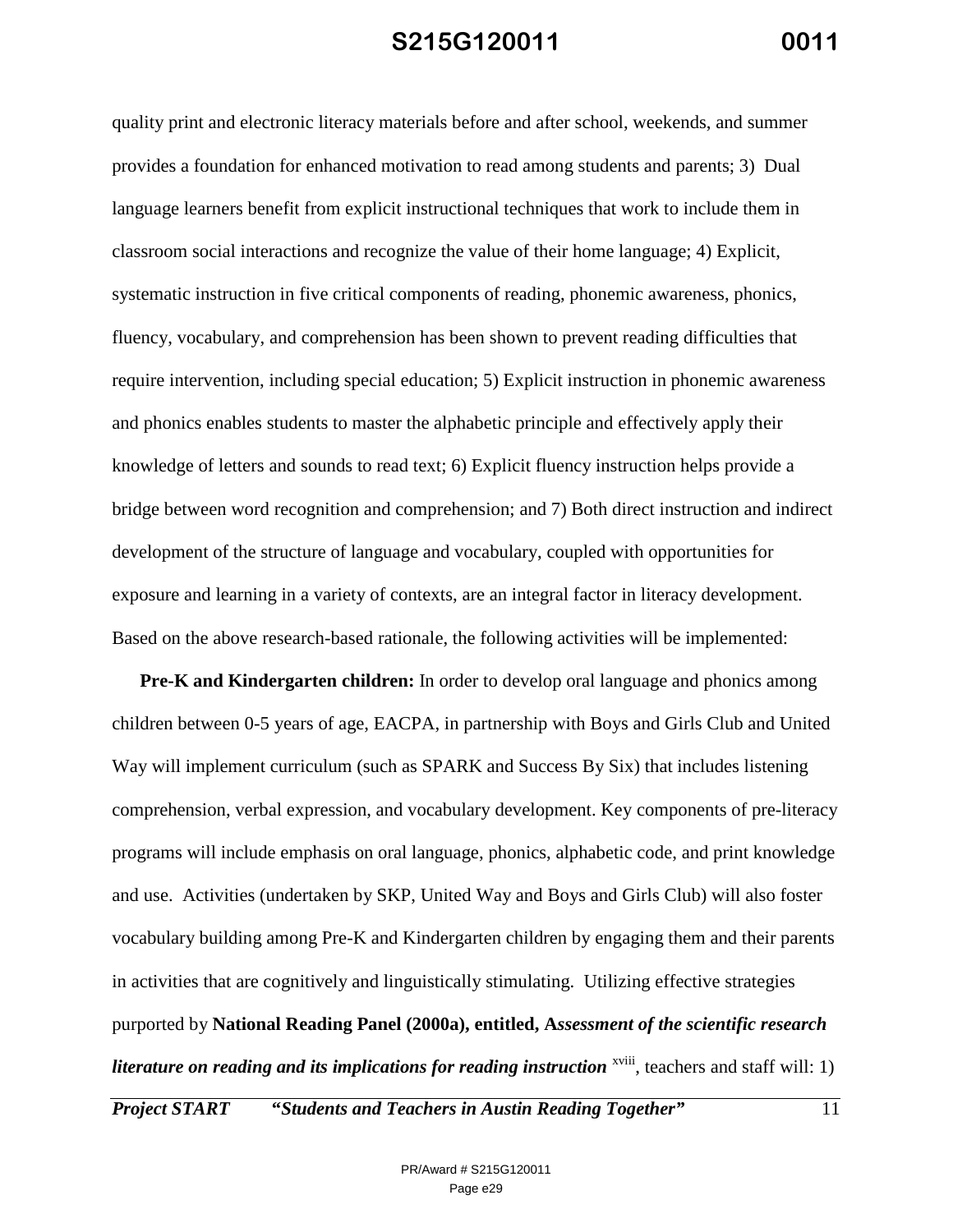nurture relationships with parents who engage in responsive conversations, as well as model reading and writing behavior as a key ingredient for nurturing language and literacy; 2) distribute and provide daily reading of quality books, including those that reflect children's culture; 3) provide experiences that expand children's vocabulary, such as trips in the neighborhood and exposure to various tools and materials; and 4) provide opportunities for children and their parents to be immersed in language-rich environments in order to develop phonological awareness; and 5) provide opportunities for children and parents to engage in focused recreation that incorporates literacy tools and electronic resources, as key ingredients for nurturing literacy.

Additionally, classroom teachers, as part of regular subject matter instruction, will devote at least 10 minutes per day in their classes to develop the reading fluency of students. The teacher will hold this session at the beginning of the class each day on oral reading of a text related to a subject matter. The teacher will provide systematic and explicit guidance and feedback to students. To encourage participation, the teacher will occasionally divide students up into pairs. During this 10-minute session, teachers will have pairs practice "paired-reading" while teachers circulates around the room observing and providing encouragement and corrective feedback. $x$ ix

**Adolescent Learners**: For adolescents, these same five components will be equally relevant. In addition to direct, explicit comprehension instruction, teachers will supplement the subject area curricular efforts through *standards-based instructionxx*, enhanced by the *Sheltered Instruction Observation Protocol (SIOP)* model of instruction, to address the needs of students – especially struggling readers, LEP, and underrepresented students. The SIOP model is currently the richest research-based resource available for creating responsive learning environments for struggling readers and LEP students.<sup>xxi</sup> To address the needs, the teachers will use the SIOP model in their classrooms and reinforce it again during 3-hour weekend camps every two weeks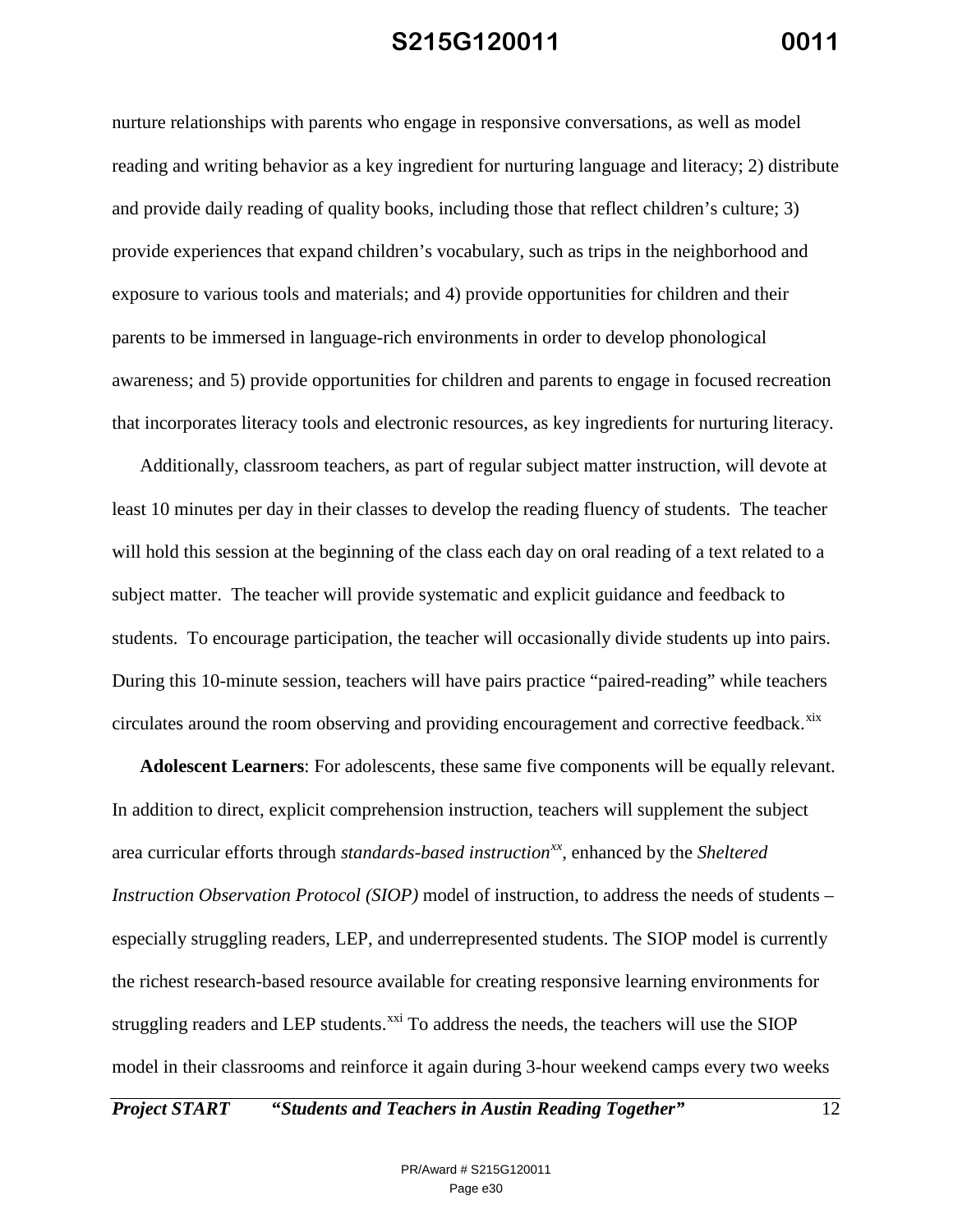for 36 weeks per year. The teachers will accompany students and parents to these weekend camps where both teachers and the literacy coach will utilize the SIOP model as well as other effective reading strategies to develop students' reading skills. For those that are most in need for additional assistance, the literacy coach and tutors will provide direct reading instruction during the summer months, after-school, and during the regular school year in one-on-one settings or in small groups to accelerate reading comprehension of struggling readers. Also, teachers will engage students in pre-guided, post-reading and writing activities.<sup>xxii</sup> Teachers will have the flexibility to integrate these strategies with their regular instruction, depending on their purposes for teaching, the difficulty of the text, and how well their students can read the text.

**Library at the Learning Center and Proposed Mobile Library**: In addition to equipping the onsite library **(Learning Center)** with a wide range of literacy resources spanning a range of both complexity and content (including both literature and informational text) to effectively support reading and writing, EACPA will also establish a mobile library within the target neighborhood. Under the supervision of the teacher-librarian, the library (Leaning Center) and proposed mobile library will: a) Increase access of participating children, youth, and parents in the target neighborhood to a wide range of literacy activities and resources (either print or electronic) through distribution of appropriate books; b) Provide high-quality literacy activities with meaningful opportunities for parental engagement, including encouraging parents to read books often with their children in their early years of school and of life, and teaching parents how to use literacy resources (print and electronic) effectively. Collections will include novels, fictions, short stories, and literary works associated with drama, poetry, literary criticism and history, literary biography, the craft of writing, journalism, public speaking, etc. In addition, books, study guides, and on-line lesson plans associated with the Accelerated Reading program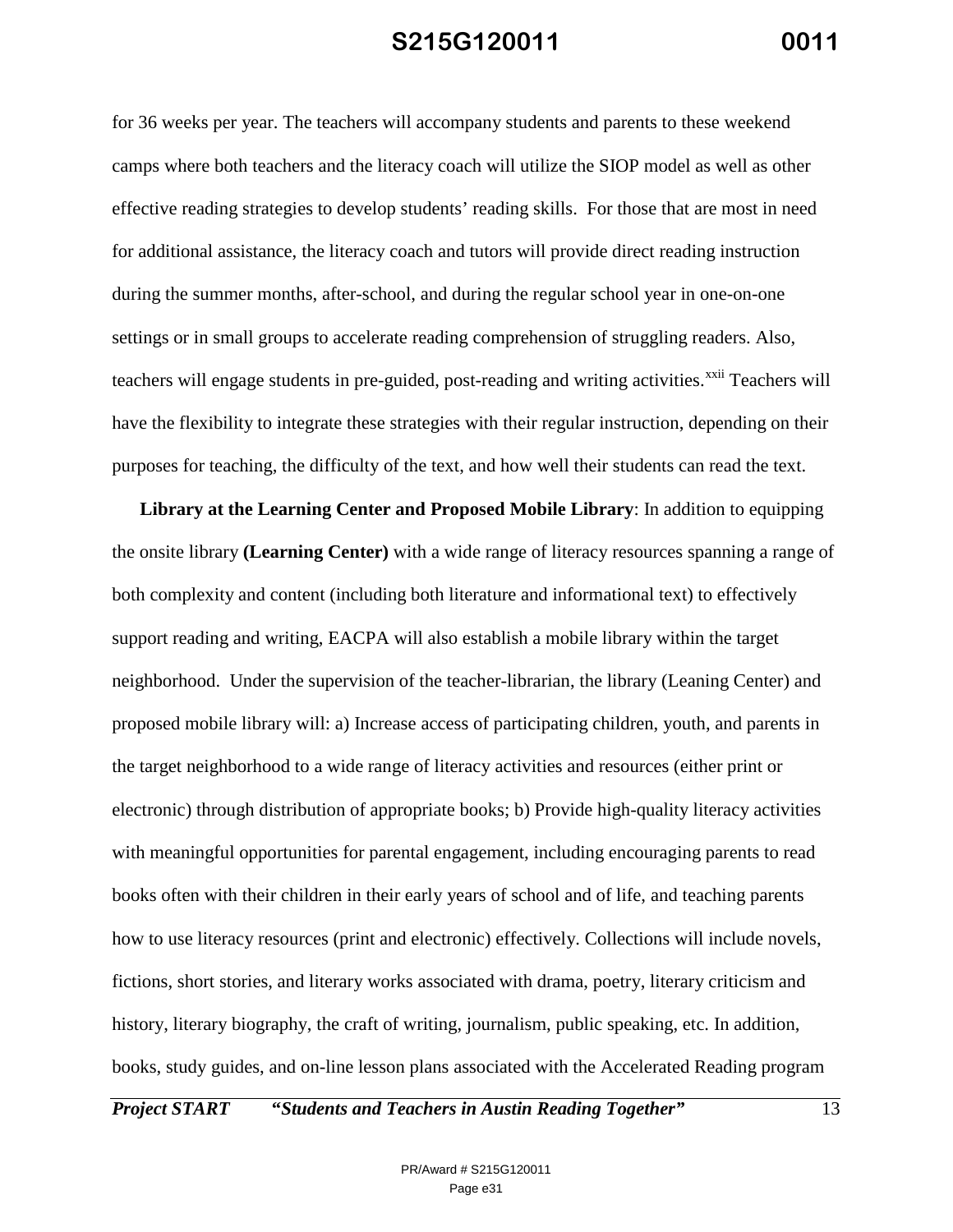will be purchased to increase the vocabulary and reading comprehension of students.

**Book Distribution**: EACPA, Boys and Girls Club, United Way, and SKP will be putting books in the hands of children and their parents, and encouraging them to read. According to the USDOE's Commission on Reading's Report (1985) entitled, **Becoming a Nation of Readers**, reading motivation activities, books in the home, leisure reading, and parent involvement are among the best ways to help young children become fluent, able readers. The Teacher-Librarian will select appropriate books (in consultation with partners) and hold quarterly free book distribution events through the Library Center and the mobile library described above. EACPA student volunteers and community volunteers recruited by the Boys and Girls Club, United Way, and SKP will be engaged in distribution of children books. The Teacher-Librarian, with assistance from trained volunteers, will train parents (either in one-hour sessions in the library or by viewing a training video) on effective strategies on how to engage their young children in conversations (dialogic reading) around books rather than reading straight through books.<sup>xxiii</sup>

**Motivation:** One of the most common problems all teachers face is lack of student motivation. However, motivation is of particular importance for those who work with both young and older children. Considerable research has shown a decline in motivation and performance for many children as they move from Pre-K to elementary school into middle school and high school.<sup>xxiv</sup> Based on participating younger and older students' interest, teachers, teacher-librarian, tutors and partners will equip the Learning Center, the mobile library, and each classroom of EACPA with appropriate books, reports, and journals (print and electronic) in order to provide students with opportunities to select for themselves materials they prefer. Across all subject areas, the teachers will "tune in" to their students' interest in order to understand what they find relevant and why, and provide them with additional choices to read and research that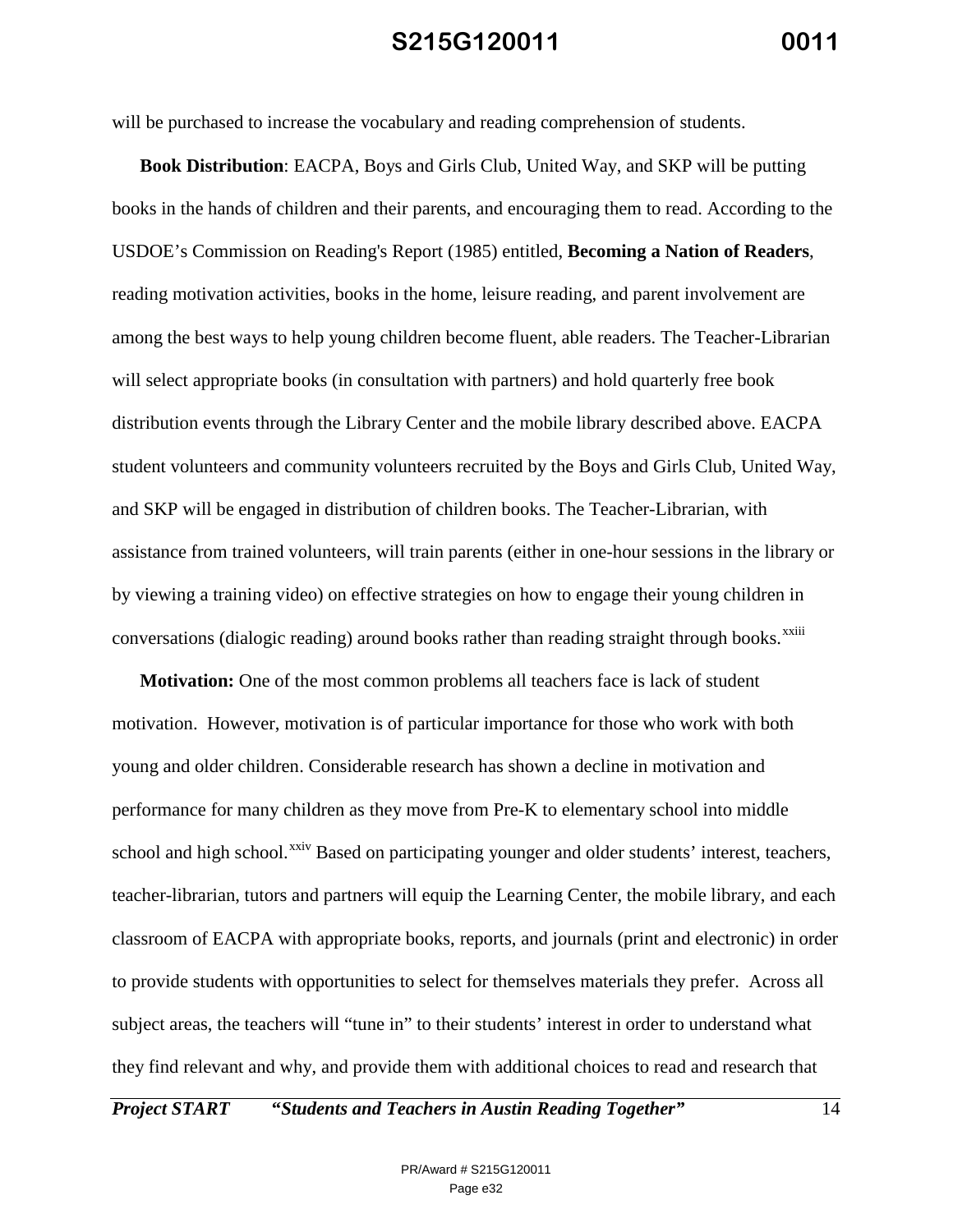are more relevant to their students' interest and social context.<sup>xxv</sup>

**Technology**: The Learning Center and the mobile library will also include a lab for 2Know - Classroom Response System,<sup>xxvi</sup> computer-based writing, for keyboarding instruction, be made available through online resources such as netTrekker, xxvii Discovery Education, xxviii assessment/quizzing, and with the addition of optional Smart Applets, and a range of other applications. Additionally, the Learning Center will include: 1) an interactive technology literacy curriculum (easyteck) that will teach students critical technology skills in the context of core curriculum and real world challenges; 2) Scope and Sequence resources and lesson plans; and 3) *Study Island's* web-based resources for STAAR mastery and SAT (college) preparation. Furthermore, ongoing subscriptions to popular magazines, periodicals and journals will support and extend the collections of the Learning Center. Library collections and subscriptions will also and Britannica Online<sup>xxix</sup> will be available for technology integration with literacy instruction.

**Parental engagement**: In addition to engaging parents in pre-literacy and literacy activities, Boys and Girls Club and SKP will provide ESL, GED, and adult basic education at El Centro del Familia. Additionally, EACPA will host monthly parent information nights at this Center. Examples of topics will include: parents' role in college preparation; courses needed for graduation; rigorous coursework (Pre-AP/AP/IB/early-college credit courses); financial literacy, and financial aid; college entrance requirements; types of college degrees and career pathways; and preparing a supportive home environment for literacy development.

**Screening and monitoring**: For 0 to 4 year olds: Assessment of Literacy and Language  $(ALL^{TM})$  will be utilized and for grades K-3: Primary Reading Inventory (*TPRI*), Progress Monitoring for Emergent Readers (PMER), and Progress Monitoring for Beginning Readers (PMBR) instruments will be used.  $ALL^{TM}$  will be used to aid in early detection of language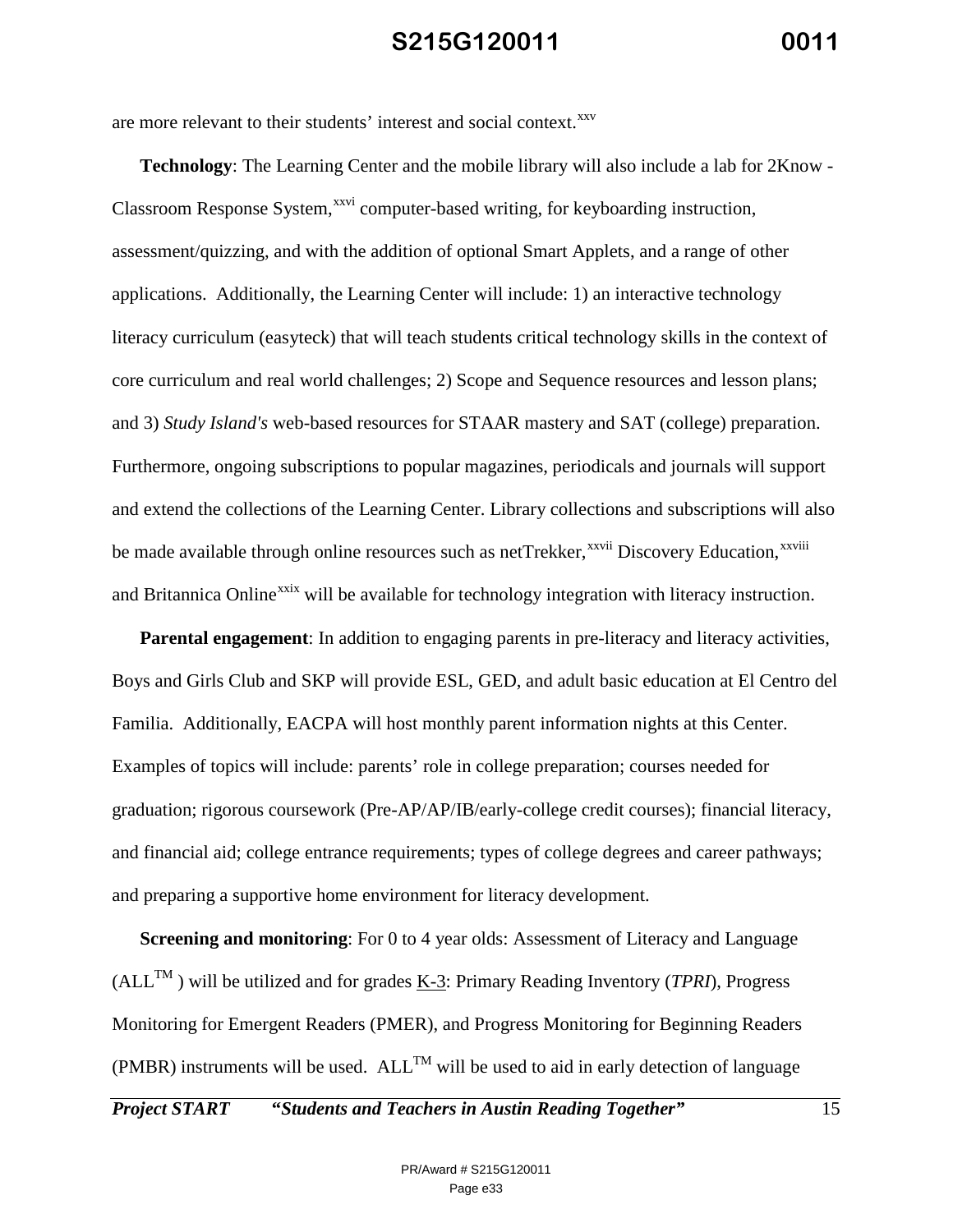disorders, language and emergent literacy deficits, and weak language and emergent literacy of all young children  $(0 - 4$  years old). PMER will be used for Grade 2 students and PMBR will be used for Grade 3 students. TPRI will be used every six months on K-3 grade students. Students of grades 4-12 will be screened by using several assessment instruments such as District Benchmark Assessments, Curriculum Based Monitoring (CBM) Assessments, DRA/TALA Adolescent Fluency Assessment, and Lexile measures at the onset of the program and every six months after that. Students scoring two grades below grade level on screening assessments will be identified as in need of additional intervention and will be assisted through targeted intervention and individualized coaching. Classroom teacher observations with documentation and annual STAAR-EOC scores will also be reviewed every six months. The Texas English Language Proficiency Assessment System (TELPAS) will be used to assess the progress that LEP students make in learning the English language. Following each screening assessment, scores will be analyzed for each student, by class, and by grade. This data will be used to monitor reading achievement levels of the students according to standards set by STAAR requirements. Teachers will analyze class data to determine trends in reading strengths and weaknesses of students, and to decide where to focus instruction.

**Training and professional development:** Guided by the RTI (Response to Intervention) model, and with assistance from United Way, Boys and Girls Club, SKP, and ESC XIII**,**  professionals, educators and teachers will be trained on: 1) How to accelerate student reading achievement using systematic and explicit instruction; 2) Using assessment data (electronic) to drive instruction; 3) Lesson progressions to guide educators/teacher lessons for phonological awareness, phonics/word study, fluency, comprehension skills, etc.; 4) Questioning and discussion strategies that engage students; 5) Implementation of systematic, explicit, and

*Project START* **"***Students and Teachers in Austin Reading Together"* 16

PR/Award # S215G120011 Page e34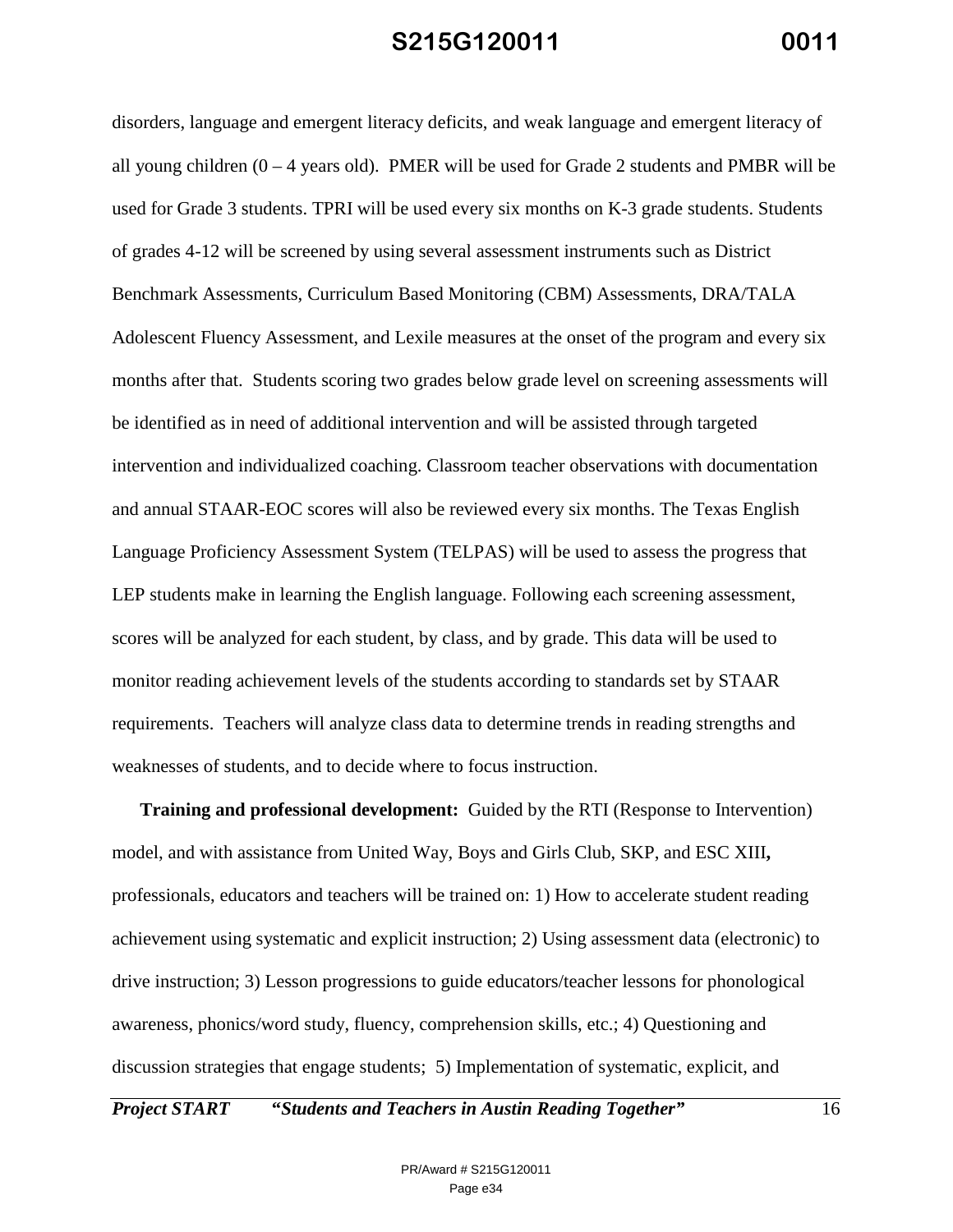differentiated instruction, as well as guide assessment and evaluation results to place students in appropriate tiers for improvement in phonemic awareness, phonics/word study, fluency, vocabulary, and comprehension; 6) Implementation of appropriate screening and progress monitoring methods; 7) identification of appropriate research-based reading interventions and assessment tools; and 8) Strategies to differentiate literacy instruction based on student needs. In addition, break-out sessions will focus on solutions to differentiate instruction, to identify and assess students who are falling behind, and decrease the number referred to special education.

Teachers and administrators will also participate in a common planning time to learn about and develop a deep understanding of the skills and strategies that ensure students learn effective use of strategic reading, thinking tools, and meta-cognitive processes associated with pre-literacy and literacy development. The Teacher-Librarian and Literacy Coach will help teachers translate information presented at on-site workshops into classroom practices through modeling, side-byside co-teaching, observation, and feedback. The Literacy Coach and Curriculum Facilitator will also assist teachers and administrators to coordinate resources, model lessons, and provide expertise around literacy practice. Furthermore, through ongoing consultation, professionals' educators/teachers will compile and share a portfolio of lesson plans, reading lists, assessment tools, observations, reflective notes, challenges, and lessons learned through **Project Share**.

#### **D. Adequacy of resources**

*(i) Costs are reasonable in relation to the objectives, design, and proposed project… (ii) Costs are reasonable in relation to the number of persons served and to the benefits…* 

As described before, *Project START* will be integrated with the ongoing programs of United Way, Boys and Girls Club, ESC XIII, and SKP. With the support of these partners and EACPA (*Appendix 1-Letter of Support*), the year one budget ( ) adequately includes funds for training programs, high-quality print and electronic materials, technology, online educational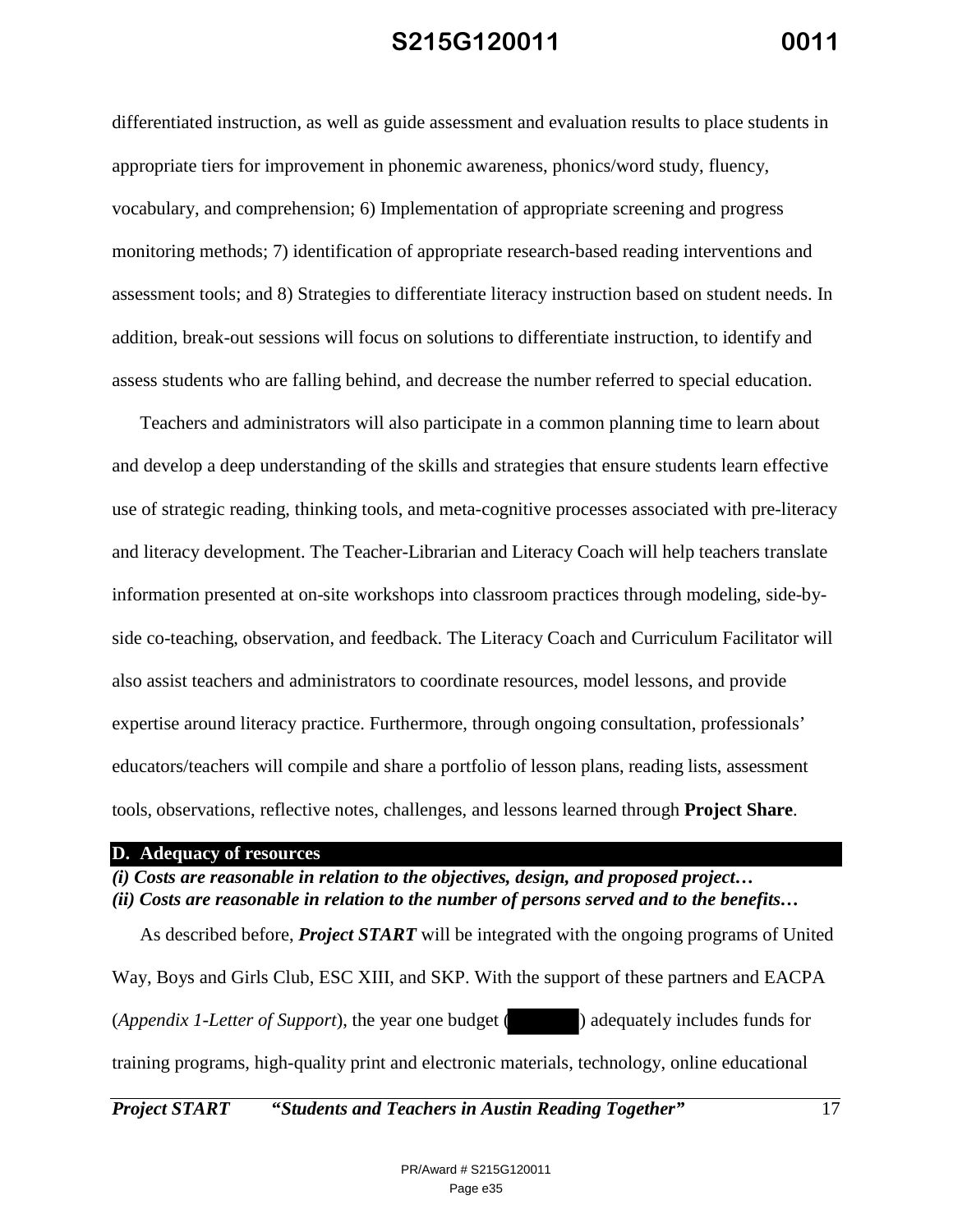resources and databases, support for teachers, students, parents and community members including instructional assistance and academic guidance. EACPA has also allocated sufficient staff, supplies, and technology to accomplish the proposed outcomes. The budget reflects actual costs and is adequate to support operational costs based on our experience and research of other literacy project costs. The budget of in year one will serve a total of participants. This translates to per participant, which is cost effective given the scope, intensity and range of support and services proposed to the target population and all the variables surrounding this area. These costs are realistic and compares favorably to other similar literacy projects.

#### **E. Quality of the management plan**

#### *(i) The adequacy of the management plan to achieve the objectives on time and within budget.*

EACPA, a local education agency, will be the lead and fiscal agent of the *Project START*. In addition, representatives from the Advisory Council**,** partners, LEA administrator, charter school principal, teachers, evaluator, and parents will form a **Literacy** S**teering Committee** (LSC). The **LSC** facilitated by the director will meet quarterly and play a critical role in the planning, implementation, monitoring, evaluation, and sustainability of *Project START*.

*Project START* **"***Students and Teachers in Austin Reading Together"* 18 **Management Structure:** Ms. Jennifer Nelson, Vice President of Community Programs will act as the project director and will provide program supervision. Ms. Nelson is an experienced and qualified leader who will devote 100% of her time to the project. To maintain accountability, relationships and ensure full implementation of program, Ms. Nelson will work closely with the Literacy Coach, Teacher/ Librarian, school educators and partners. To insure the program is being effective, a high level of communication among staff, partners, school personnel, parents, students and community will be implemented, including weekly meetings to review program progress, outcomes and areas needing improvement. The literacy staff and partners will provide monthly reports to the Director detailing status, pre/post-results, and progress towards objectives.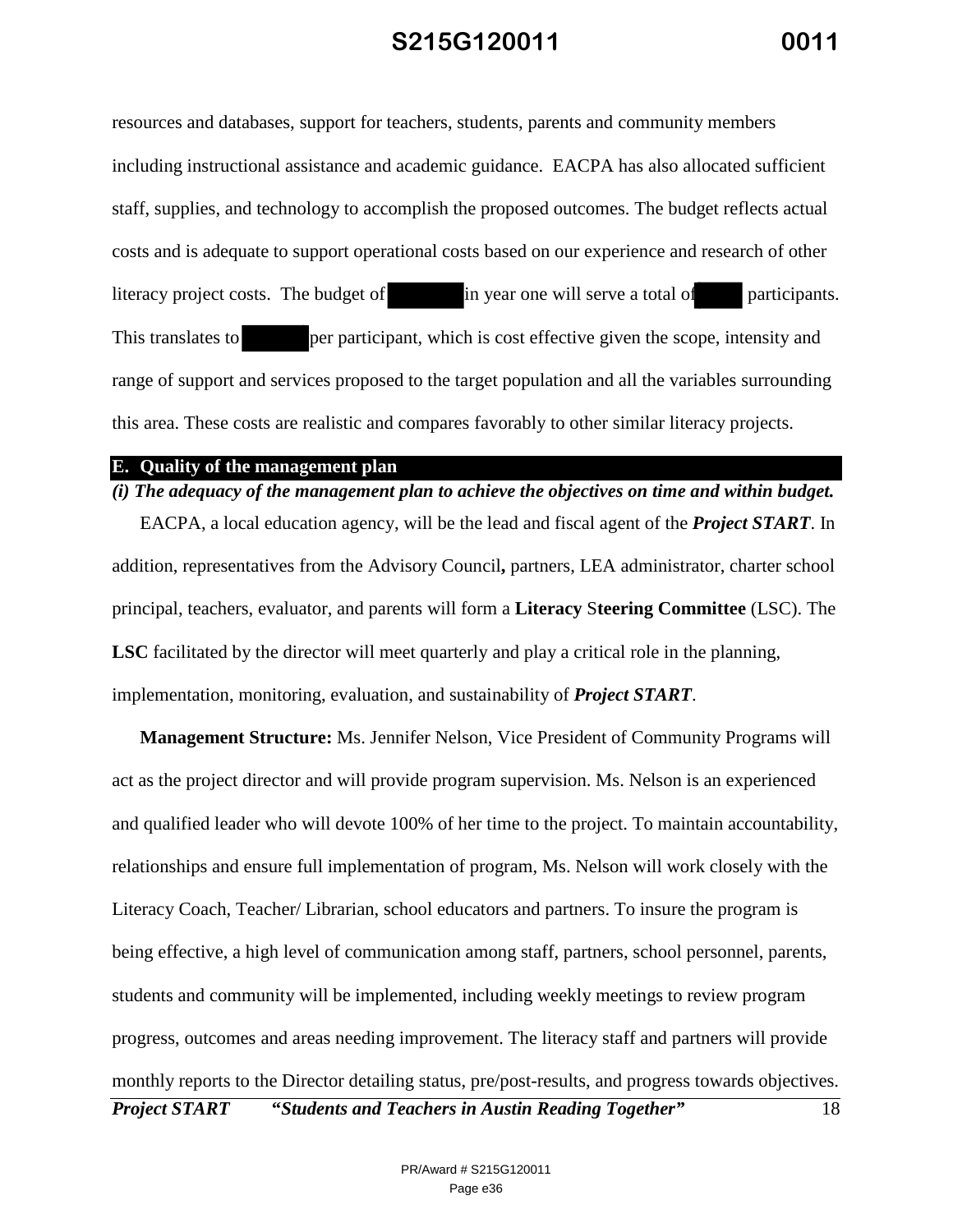To ensure implementation on-time and within budget, the following time line has been created.

**Timeline**: The following timeline has been created: (Start date: October 1, 2012)

| Director-PD; Literacy Coach-LC, Teacher/Librarian-TL; Tutors-TU; Partners-PA; Evaluator-EV |                       |                 |  |
|--------------------------------------------------------------------------------------------|-----------------------|-----------------|--|
| <b>Activities/Milestone</b>                                                                | <b>Responsibility</b> | <b>Timeline</b> |  |
| <b>Establish Literacy Steering Committee</b>                                               | PD                    | $O - 2012$      |  |
| Hire Literacy Coach and Teacher/Librarian                                                  | <b>PD</b>             | $O - N$ 2012    |  |
| Engage Evaluator to collect baseline (GPRA 1, 2 and 3)                                     | PD, EV                | $N - 2012$      |  |
| Involve Boys and Girls Club, United Way and Southwest Keys                                 | PD, LC, TL, PA        | $D - 2012$      |  |
| Literacy staff and partners receive capacity building                                      | PD, LC, TL, PA        | $D - J$ 2013    |  |
| Review curriculum and integrate new print and technology                                   | PD, LC, TL, PA        | $D - J$ 2013    |  |
| Hire Tutors to work with at-risk students and parents                                      | PD, LC                | $J - F 2013$    |  |
| Begin accumulating literacy print and electronic book/eBooks,                              | LC, TL, TU            | $F - M 2013$    |  |
| Integrate services of netTrekker and Discovery Education                                   | PD, LC                | $F - 2013$      |  |
| Begin professional development to teachers and educators                                   | PD, LC, , PA          | $F - 2013$      |  |
| Staff and partner begin intensive literacy services                                        | LC, TL, TU, PA        | $F - S$ 2013    |  |
| Start engaging students in high-quality literacy activities                                | LC, TL, TU, PA        | $J - A 2013$    |  |
| Begin engaging children oral language skill development                                    | LC, TL, TU, PA        | $F - A 2013$    |  |
| Engage parents in literacy and learning activities                                         | PD, LC, TL, PA        | $M - A 2013$    |  |
| Host extended hour literacy activities -before, after-school, etc.                         | LC, TL, TU, PA        | $M - A 2013$    |  |
| Starting offering tutoring services (face-to-face and online)                              | TU                    | $M - A 2013$    |  |
| Administer surveys, collect data, test, rosters and evaluations                            | PD, EV                | $Ap - 2013$     |  |
| Evaluate, compile and review data for program improvement                                  | PD, EV                | $M - 2013$      |  |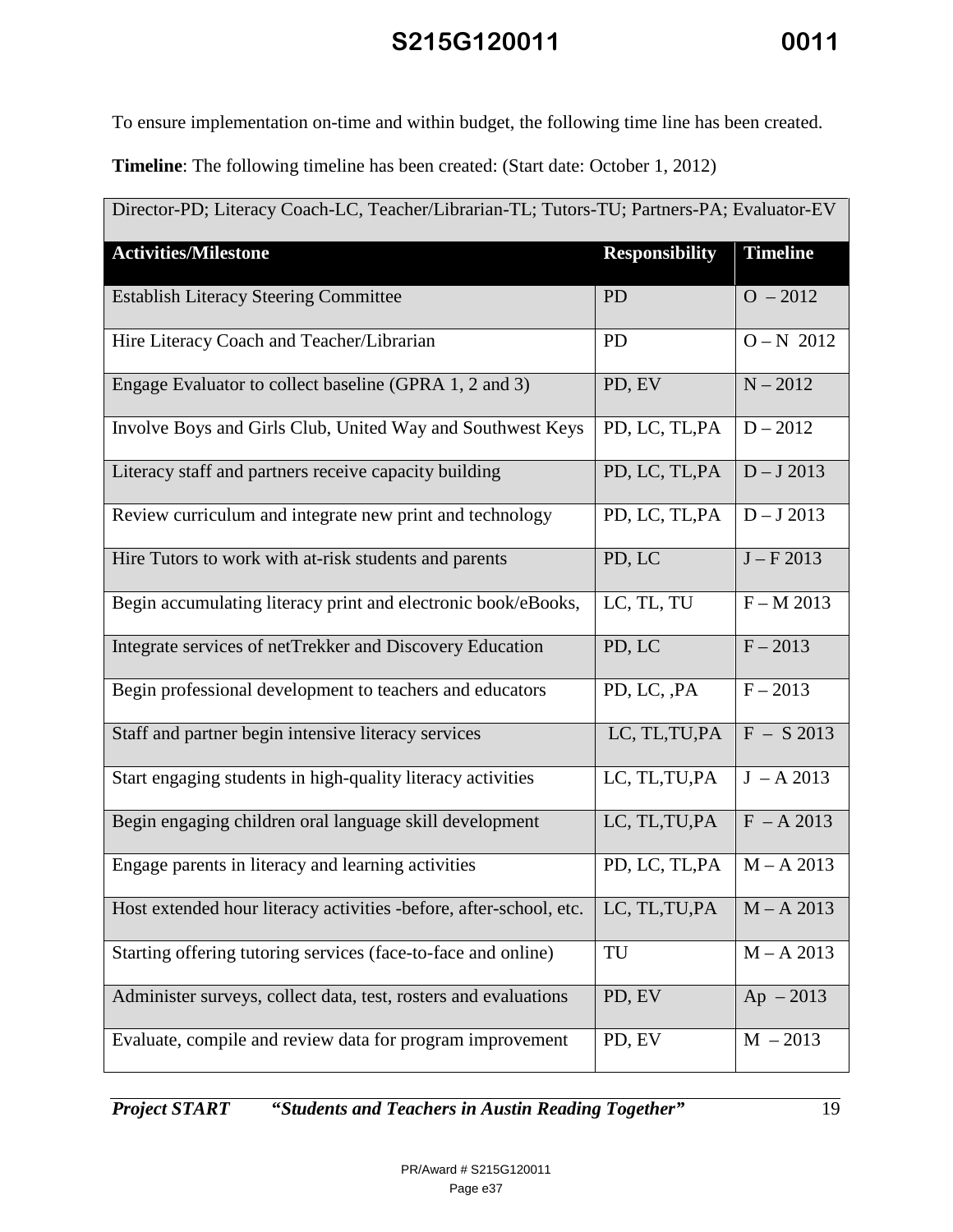| Start Summer Literacy Program, activities, strategies | LC, TL, TU, PA | $Ju. - 2013$ |
|-------------------------------------------------------|----------------|--------------|
| Plan, incorporate lessons learned and best practices  | PD, EV, PA     | $A - 2013$   |
| Implement Second Year with program adjustments        | LC, TL, TU, PA | $S - 2013$   |
| Compose and submit annual performance report to USDOE | PD, EV         | $O - 2013$   |
| Replicate model in Third Year with non-federal funds  | SP, C, S, PA   | $S - 2014$   |

*(ii) Time commitments of project director, principal investigator and key staff are adequate… (Appendix 4 – Organizational Chart)* 

**Key Personnel** – **Dr. Gonzales, Superintendent (.10 FTE)** with over 45 years of managing federal/state educational programs will supervise the project director at **.** His credentials include a Doctorate in Education and Curriculum (*Appendix 5-Resume*).

**Project Director (1 FTE):** Ms. Nelson, Project Director has over 19 years of training, education, and experience in academic/social programs. Ms. Nelson will oversee the daily operations and evaluation, with guidance from the LSC to ensure compliance with objectives. Ms. Nelson has a Master of Social Work and a B.A. (*Appendix 6-Resume*).

**Curriculum Facilitator:** Mr. Brain M. Episcopo, at **30%** of his time , will work with staff to ensure activities are aligned with classroom teacher's core content. Mr. Episcopo holds a Master in Latin American Studies and will be an asset (*Appendix 7-Resume).*

**Literacy Coach (1 FTE): To-be-hired (TBH)** will play a key role in ensuring effective integration into the school's current academic infrastructure and work closely with teachers to ensure pedagogical literacy strategies are integrated into all core content areas. This person will possess a Masters in a related field and have three years of experience as a literacy teacher preferably working with disadvantaged communities *(Appendix 8 –Job Description).*

*Project START* **"***Students and Teachers in Austin Reading Together"* 20 **Teacher-Librarian (1 FTE): TBH** will work with teachers to identify reading deficiencies of students, to ensure literacy activities and library resources are aligned to curriculum. She/he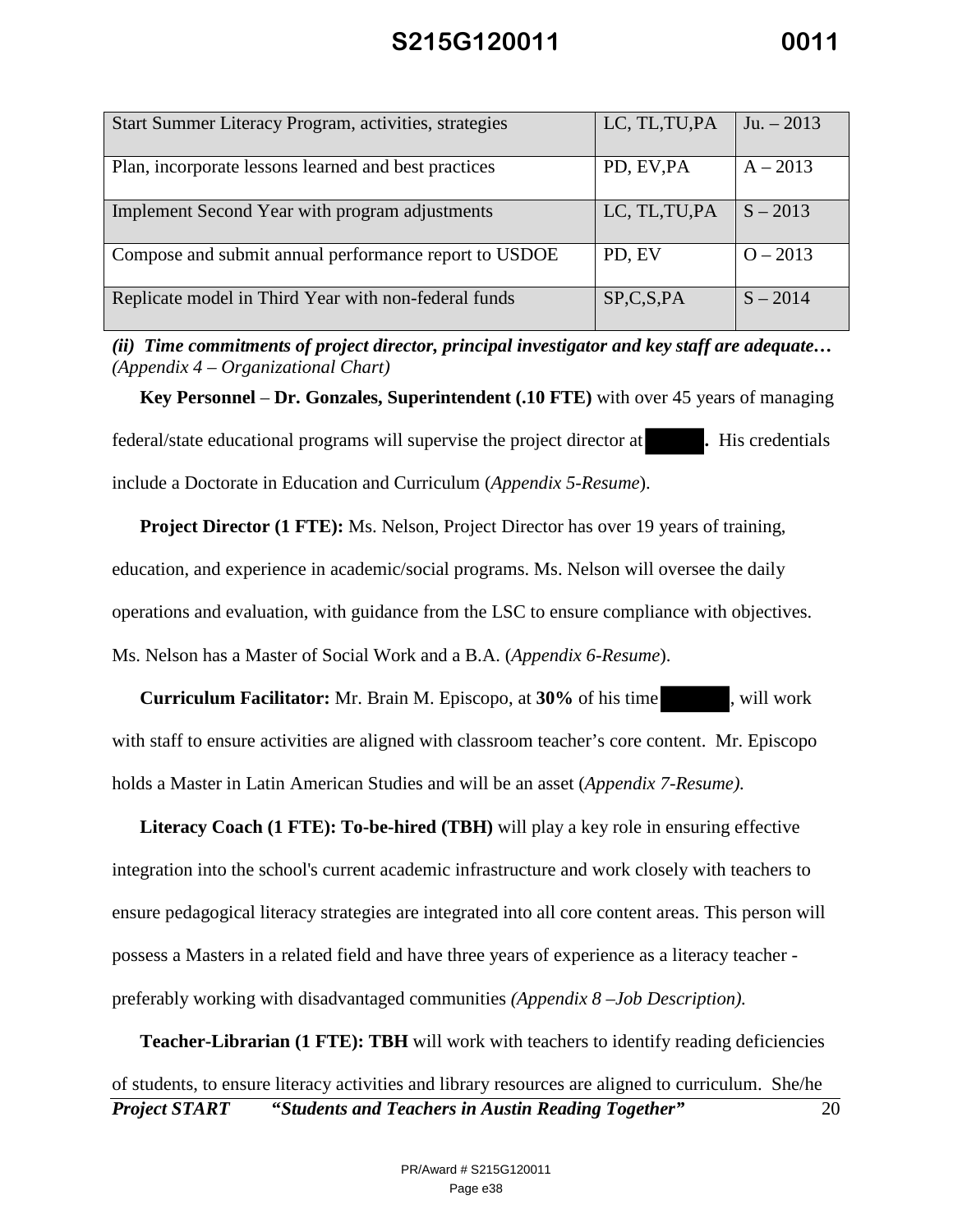will possess a Masters in a related field and have three years of experience as a literacy instructor including technology integration in core content subjects *(Appendix 8 –Job Description).*

**Tutors (2 part-time): TBH** will tutor students/parents in person and online, before/after school, and during summer. Tutors will be former teacher or college students that possess two years of college and be knowledgeable in content area *(Appendix 8 –Job Description).*

#### *(iii) The adequacy of mechanisms for ensuring high-quality products and services.*

EACPA Board of Trustees will be the authorized governing board of *Project START* which will be located within the Charter School Administrative Department to ensure that it is an integral part of daily operations and administrative functions. EACPA's management plan will incorporate all of the essential control functions, oversight and elements to ensure an efficient and effective program implementation. These functions will include on-going planning, staff supervision, financial accountability, communications, reporting, and management of information, sharing resources, evaluation and continuous improvement mechanisms. These functions will ensure the delivery of accessible, quality, coordinated and culturally relevant services to those most in need. EACPA has extensive experience of coordinating and managing federal/state grants which have met and/or exceeded its performance outcomes with excellent financial audit reviews. The management plan is designed to integrate the following elements to achieve the goals, objectives, and outcomes (pages 4 - 7) on time and within budget.

**Program and Fiscal Monitoring:** The Project Director will use the timeline (above) as a guide to ensure the timely implementation of program services and achievement of outcomes. The timeline, outcomes, *Logic Model (Appendix 9)* and evaluation data will be reviewed monthly with the **LSC** members for effective decision-making. When milestones are not met, the team will develop an action plan. The Director will also work with the EACPA finance department to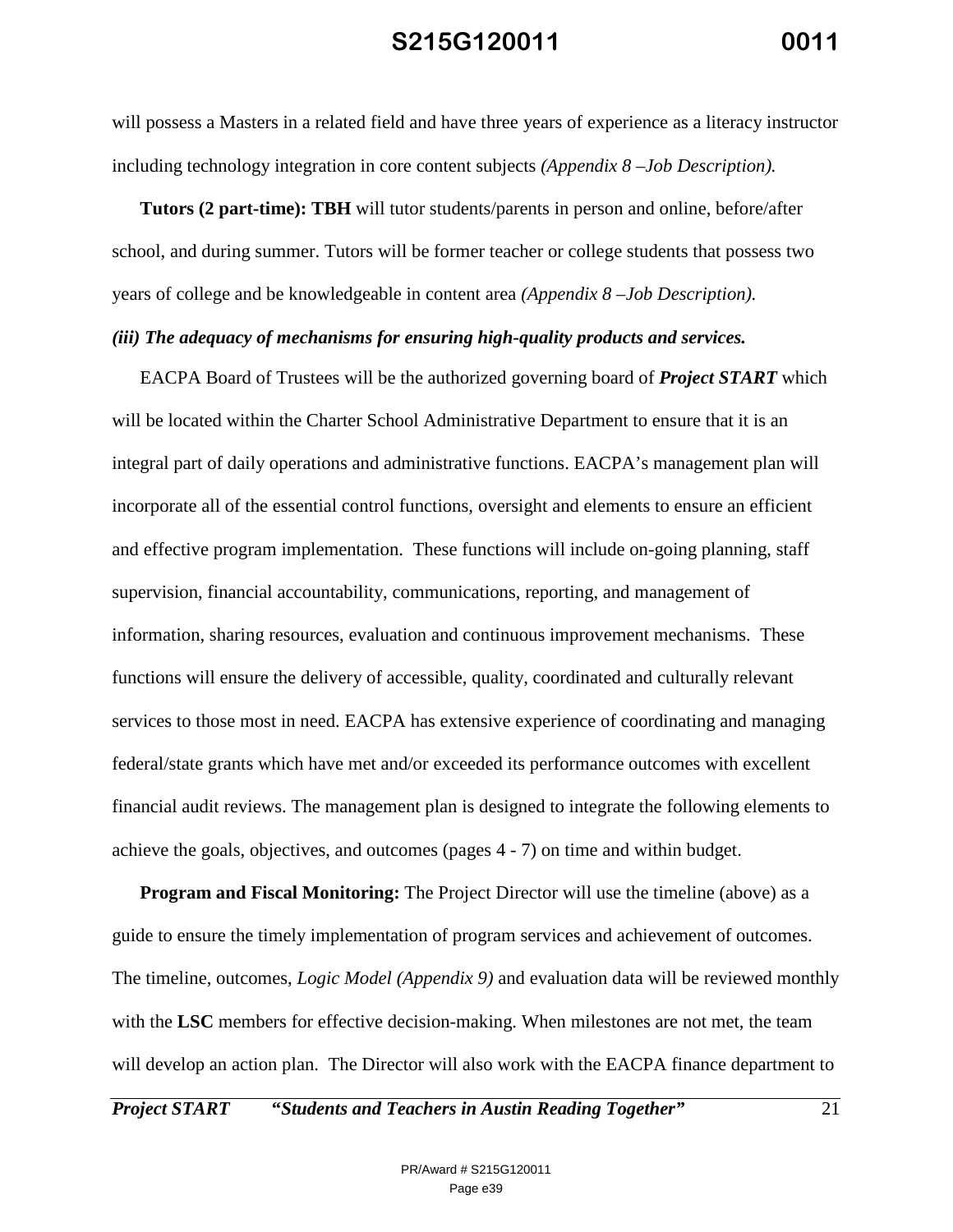track and oversee project expenditures. This will include monthly meetings with the finance department and quarterly meetings with **LSC** to review actual expenditures against proposed costs and to implement program revisions when appropriate to maximize resources.

#### **F. Quality of the project evaluation**

#### *(i) The methods of evaluation include the use of objective performance measures ....*

The evaluation for this program will be conducted by the independent evaluator firm (EGT Institute, Inc.). EGT Institute *(Appendix 10-Profile)* with its vast years of evaluation experience has been jointly working with EACPA to develop this evaluation design. EGT Institute, Inc. (EGT) will be part of the management structure to ensure that timely information is provided for strategic planning, measuring progress, making program adjustments and maintaining the project focus to achieve the proposed outcomes. The evaluation component will utilize formative and summative performance evaluation measures to assess the effectiveness of the project.

*Project START* **"***Students and Teachers in Austin Reading Together"* 22 **Formative and summative evaluation:** Ongoing formative evaluation data will be collected and maintained by the evaluators. Ongoing formative evaluation will establish processes for assessing program fidelity and whether or not the program is staying on track and achieving goals, objectives and outcomes (**GPRA/Project Measures**) on pages 4 - 7 in a timely manner. Baseline data will be collected upon award. Each year, formative evaluation will focus on addressing whether or not the activities are being implemented as planned. Accountability standards will be utilized to assess project implementation against the proposed objectives and performance outcomes. In addition to tracking students' oral, pre-literacy and literacy development, ongoing formative evaluation questions will include: 1) Are key staff and teachers trained and in place to successfully implement *Project START*? 2) Are appropriate curricula and teaching strategies being implemented for all students? 3) Are educators being trained through year-round high-quality professional development? 4) Is LSC and educators utilizing student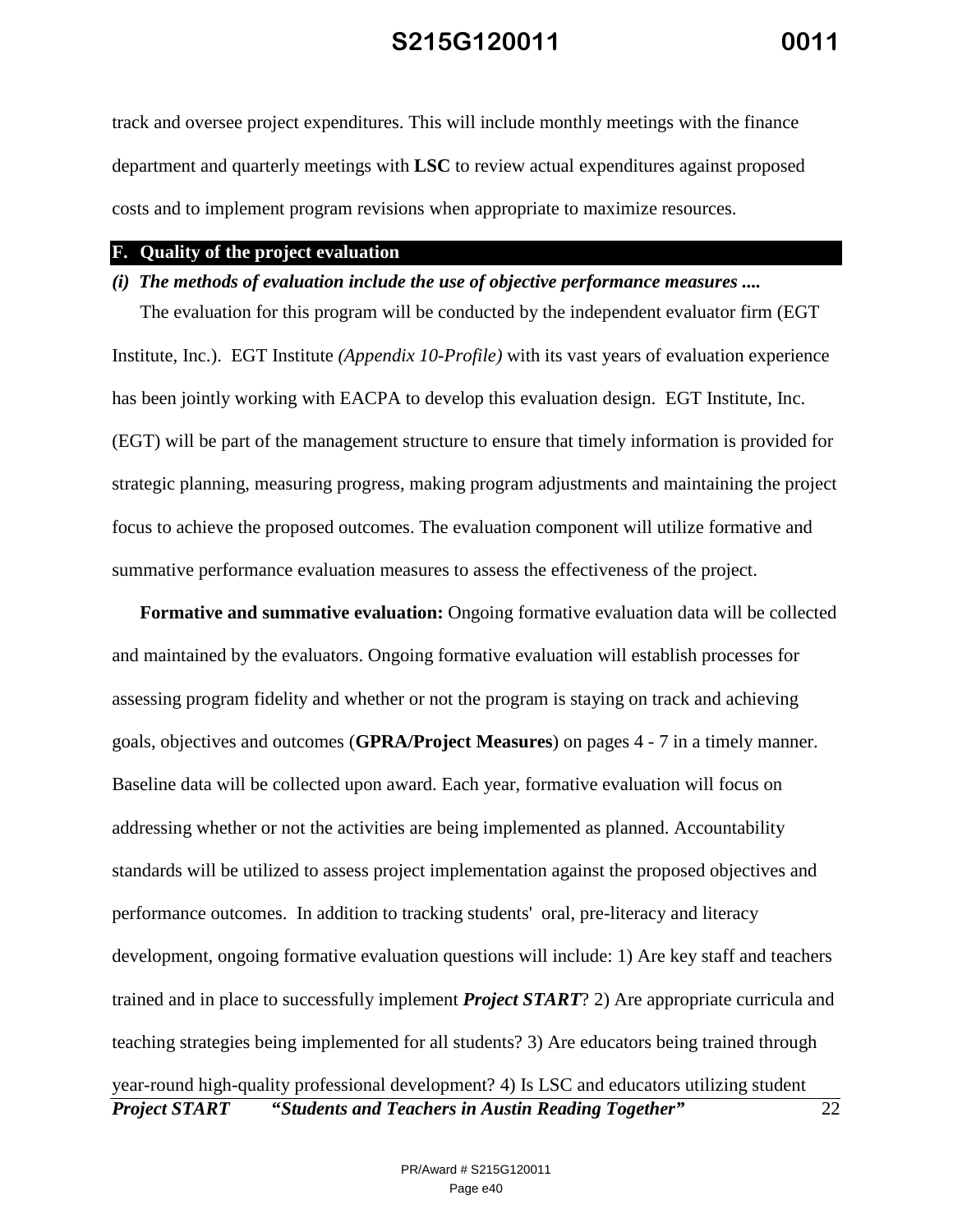performance data in decision making and continuous improvement of its programs and services? 5) Is a method in place to solicit participant feedback? 6) How effective is and online efforts to disseminate knowledge, best practices, and curriculum materials to stakeholders through Project Share? 7) Assess whether or not the purchased print and electronic materials meet curricula and participants' needs; 8) Analyze usage and satisfaction data to determine effectiveness of library materials and assess the level of access of print and digital resources by all participants; and 9) determine participation and satisfaction levels of parental engagement in literacy activities.

The summative evaluation will test the effectiveness of the proposed interventions on participating students. The summative evaluation questions will be: 1) What are the effects of the proposed strategies on students' reading (literacy) skills? 2) What specific interventions have significantly improved student reading performance? 3) Is reading achievement uniformly improved by certain literacy interventions or does it vary by specific subgroups of students?

**Data collection** instruments will include: 1) baseline data (at the onset of the program); 2) pre and post-tests (bi-annually); 2) standardized open-ended surveys of participating parents, educators and students (annually); 3) classroom observations (semi-annually); 4) interviews with participating educators, partners, and project staff (annually); 5) class grades, and STAAR test scores (semi-annually); 6) pre-post surveys of educators to measure knowledge and expertise in instructional improvement strategies and best practices (annually); 7) professional development surveys (after each session); and 8) number of teachers engaged in project-based and technologyintegrated instructional activities (quarterly). Data collection methods will include surveys, focus groups, interviews, student work samples, test scores, performance evaluations, and notes from classroom observations rubrics, etc. Data such as grades of students, assessment, enrollment, training and other services provided, etc. will be disaggregated by subgroups and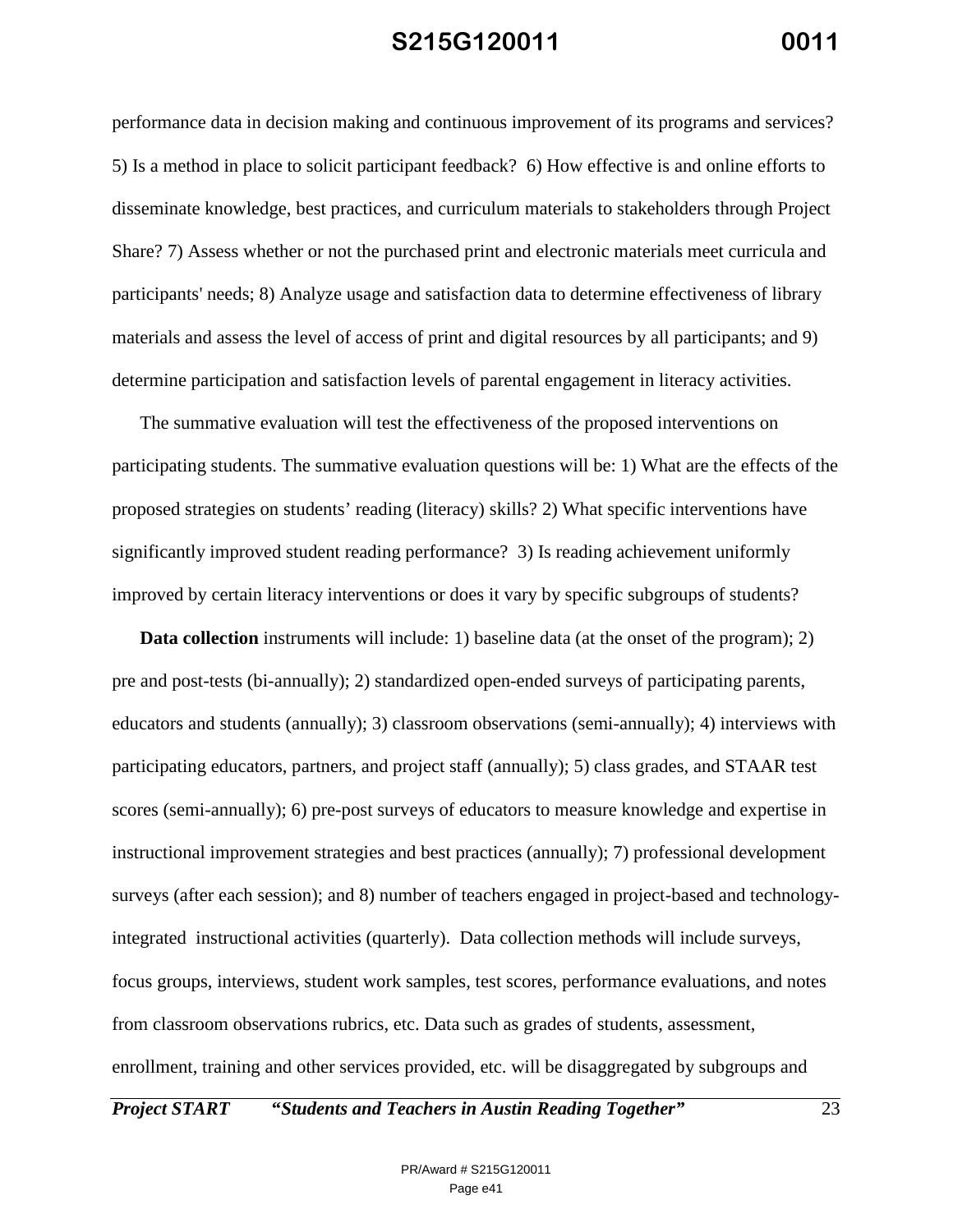maintained throughout the project period. In addition to student assessment data, a variety of methods will be used to maintain both qualitative and quantitative data: 1) sign in sheets of professional development sessions; 2) online surveys distributed to educators to determine pre and post utilization of curriculum and strategies developed; 3) classroom teacher observation rubric; 4) attendance and satisfaction rates of participants at professional development sessions; 5) online pre/post self-reporting surveys to teachers and staff to determine teacher competency, use of oral, pre-literacy and literacy development curricula, and frequency of use of evidencebased literacy lessons and assessments; 6) number of students served by age group and grade level as well as parents; and 7) other related program data to measure performance targets.

**Analysis** of formative evaluation data will be completed by analyzing qualitative and quantitative data on proposed and actual implementation of activities, accomplishments, challenges, and lessons learned. Analysis for summative evaluation data will be completed by assessing data for performance measures. For students, performance measures and outcomes will be aggregated and analyzed by grade levels, gender, and teaching experience of teachers, schools, and other characteristics as determined by the Evaluator. Within each aggregated group, the significance of gain between mean pre-and post-test scores of participating students will be analyzed each year by using a t-test at 95% confidence level. In addition to utilizing t-tests at 95% confidence level and other descriptive statistics, statistical significance of proposed outcome data will be further analyzed each year depending on the type and source of the data. While the focus of evaluation will be on assessing impact on students' literacy outcomes, it will also look for systemic changes in school practices and decision making processes that may have proximal effect on school-based outcomes (e.g., attendance, promotions, behavior, culture, etc.). *(ii) Evaluation will provide performance feedback and periodic assessment ....*